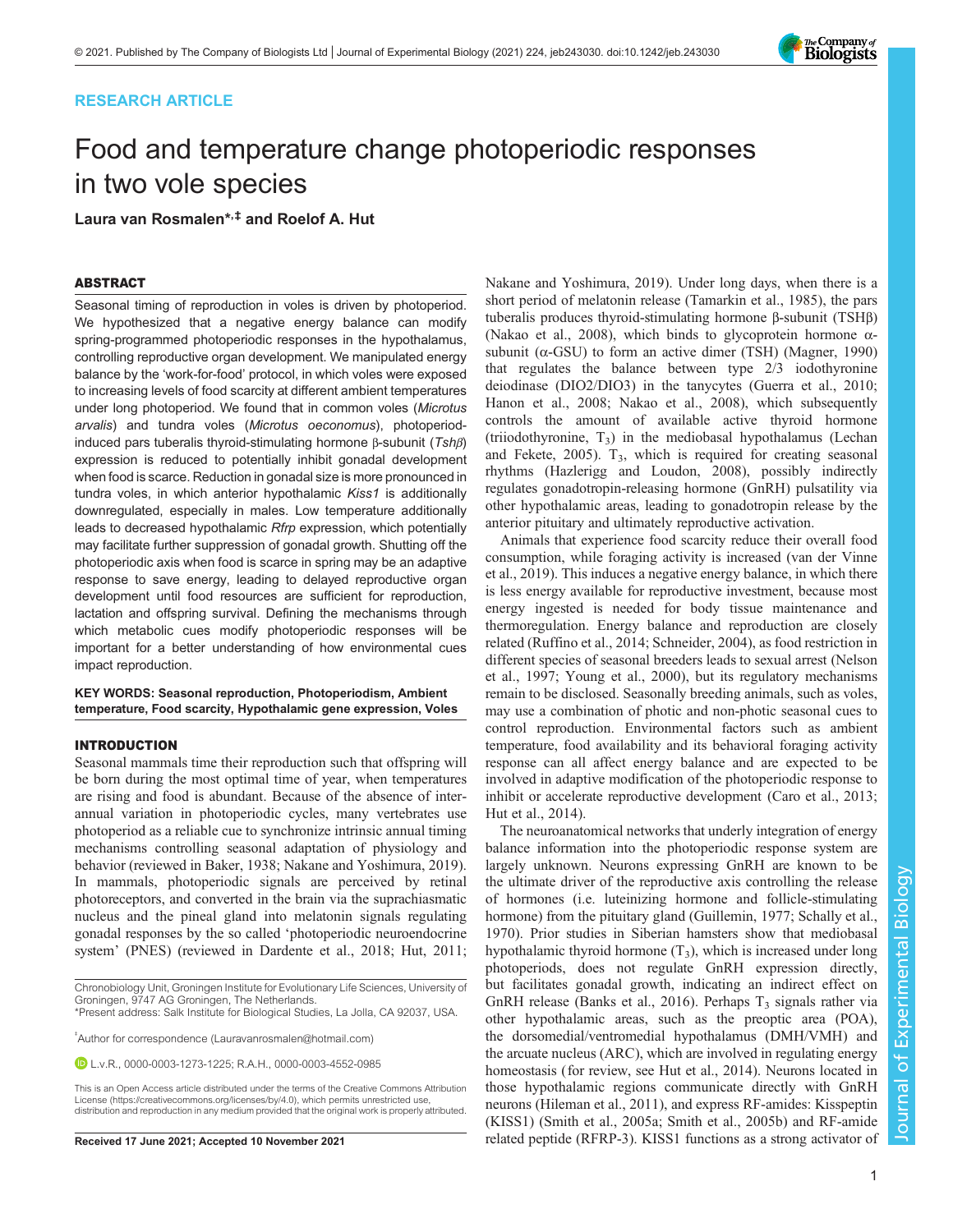| <b>List of abbreviations</b>                                                                                                                                                              |                                                                                                                                                                                                                                                                                                                                                                                                                        |
|-------------------------------------------------------------------------------------------------------------------------------------------------------------------------------------------|------------------------------------------------------------------------------------------------------------------------------------------------------------------------------------------------------------------------------------------------------------------------------------------------------------------------------------------------------------------------------------------------------------------------|
| ARC <sub></sub><br>Dio <sub>2</sub><br>Dio3<br><b>DMH</b><br>Gnrh<br>Kiss1<br>I P<br><b>PNES</b><br><b>POA</b><br>Rfrp (Npvf)<br><b>SP</b><br>$T_{3}$<br>$Tsh\beta$<br>Tshr<br><b>VMH</b> | arcuate nucleus<br>iodothyronine deionidase 2<br>iodothyronine deionidase 3<br>dorsomedial hypothalamus<br>gonadotropin-releasing hormone<br>kisspeptin<br>long photoperiod<br>photoperiodic neuroendocrine system<br>preoptic area<br>RF-amide related peptide<br>short photoperiod<br>triiodothyronine<br>thyroid-stimulating hormone β-subunit<br>thyroid-stimulating hormone receptor<br>ventromedial hypothalamus |
| <b>WFF</b>                                                                                                                                                                                | work-for-food                                                                                                                                                                                                                                                                                                                                                                                                          |

GnRH neurons, and therefore is an important regulator of puberty onset and reproduction [\(De Roux et al., 2003](#page-7-0); [Seminara et al.,](#page-8-0) [2004](#page-8-0)). In Siberian hamsters and Wistar rats, RFRP-3 is involved in regulating food intake and modulating somatic growth ([Cázarez-](#page-7-0)[Márquez et al., 2019](#page-7-0); [Cázarez-Márquez et al., 2020](#page-7-0); [Cázarez-](#page-7-0)[Márquez et al., 2021\)](#page-7-0). Furthermore, hypothalamic RFRP-3 and KISS1 are regulated by photoperiod and regulate activation of the reproductive axis ([Ancel et al., 2012; Henningsen et al., 2016](#page-7-0); [Henningsen et al., 2017;](#page-7-0) [Hut et al., 2014; Revel et al., 2006](#page-8-0); [Revel](#page-8-0) [et al., 2007](#page-8-0); [Ubuka et al., 2012](#page-9-0)). The involvement of KISS1- and RFRP-3-expressing neurons in photoperiodic, metabolic and reproductive regulation suggests that these may be potential sites for integration of metabolic cues to modulate photoperiodic signals mediating seasonal reproductive responses ([Janati et al., 2013](#page-8-0); [Klosen et al., 2013; Revel et al., 2006](#page-8-0); [Revel et al., 2008](#page-8-0)).

To investigate mechanisms of adaptive modification of the photoperiodic response, we decided to use two vole species as study organisms (common vole, Microtus arvalis; and tundra vole, Microtus oeconomus). Voles may be the ideal species to study these questions as voles can have strong photoperiodic responses and a functional canonical PNES ([Król et al., 2012](#page-8-0); [van Rosmalen](#page-9-0) [et al., 2020](#page-9-0); [van Rosmalen et al., 2021](#page-9-0)). However, small short-lived mammals such as voles are expected to have an opportunistic dimension to their breeding strategy. Moreover, voles are known to be able to respond to food availability, which is a characteristic of an opportunistic breeder [\(Daketse and Martinet, 1977; Ergon et al.,](#page-7-0) [2001](#page-7-0); [Negus and Berger, 1977; Nelson et al., 1983; Sanders et al.,](#page-8-0) [1981](#page-8-0)). Common voles are distributed in central Europe (38–62°N) [\(Yigit et al., 2016](#page-9-0)), whereas tundra voles are distributed at more northern latitudes (48–72°N) [\(Linzey et al., 2016](#page-8-0)). Voles from our two lab populations originate from the same latitude in The Netherlands (53°N), which is for the common vole at the center of its latitudinal range, and for the tundra vole at the southern boundary of its latitudinal range. For this reason, it is expected that our common vole lab population is better adapted to the local environment at 53°N than our tundra vole lab population, which may be better adapted to more northern latitudes. [Bronson \(1988\)](#page-7-0) proposed that the use of photoperiod, ambient temperature and food availability as cues for regulating reproduction depends on the local climate, which varies with latitude. At temperate latitudes where seasonal climates are highly predictable, mammals may use photoperiod as a proxy to time reproduction when the environment is favorable. At more northern latitudes, weather conditions such as

snow fall and snow melt are less predictable, and therefore also the timing of food availability is less predictable. Perhaps, at northern latitudes, voles use food as a more reliable cue to become fertile. Presumably, differences in hypothalamic neurobiological mechanisms may underly the different breeding strategies of the common and the tundra vole.

In this study, voles were exposed to photoperiodic transitions mimicking spring, under which both ambient temperature and food availability were manipulated. By implementing the work-for-food (WFF) paradigm, we can induce different levels of natural food scarcity in the laboratory, leading to a negative energy balance in small rodents on a high workload ([Hut et al., 2011](#page-8-0); [van](#page-9-0) [der Vinne et al., 2014\)](#page-9-0). We assessed how (i.e. which genes) and where in the brain photoperiodic and metabolic cues are integrated to mediate reproductive responses, and how this neurobiological system is differently shaped in two closely related vole species.

#### MATERIALS AND METHODS Animals

All experimental procedures were carried out according to the guidelines of the animal welfare body (IvD) of the University of Groningen, and all experiments were approved by the Centrale Comissie Dierproeven of the Netherlands (CCD, license number: AVD1050020186147). Common voles, Microtus arvalis (Pallas 1778) were obtained from the Lauwersmeer area (The Netherlands, 53°24′N, 6°16′E) [\(Gerkema et al., 1993\)](#page-7-0). Tundra or root voles, Microtus oeconomus (Pallas 1776) were obtained from four different regions in The Netherlands (described in [van de Zande](#page-9-0) [et al., 2000](#page-9-0)). All voles in this study were indoor bred as an outbred colony at the University of Groningen. Over the last 5 years, our laboratory populations have been kept under long photoperiod (LP, 16 h light:8 h dark) conditions and switched to a short photoperiod (SP, 8 h light:16 h dark) for approximately two consecutive months at least twice a year.

All voles used in this study were gestated and born under a SP and transferred to a LP on the day of weaning at either  $21 \pm 1$  or  $10 \pm 1$ °C. A photoperiodic transition from SP to LP simulates spring, during which voles become reproductively active in nature. Based on photoperiodic dose–response curves for gonadal mass from our prior research ([van Rosmalen et al., 2021](#page-9-0)), we selected the photoperiod where maximum gonadal responses were reached, to obtain identical physiological status for the two species at the start of the experiments (common voles: 16 h light:8 h dark; tundra voles: 14 h light:10 h dark). Animals were transferred to cages  $(15\times32\times13 \text{ cm}^3)$  provided with running wheels (14 cm diameter) when they were 35 days old. Ad libitum food was available for all animals until they were 40 days old. Animals were provided with water *ad libitum* throughout the course of the experiments.

#### WFF protocol

In the WFF protocol (starting when animals were 40 days old), animals had to make a set number of wheel revolutions in order to receive a 45 mg grain-based food pellet (630 J per pellet; F0165, Bio-Serv, Flemington, NJ, USA), using a computer-controlled food dispenser (Med Associates Inc., St Albans, VT, USA). All animals started on a low workload protocol (100 revolutions/ pellet=0.07 m  $J^{-1}$ ), which is similar to *ad libitum* food conditions, as there were always pellets present in the cages. Half of the animals were subsequently exposed to an increasing workload paradigm in which workload was increased daily by an additional 10–30 revolutions per pellet. A detailed description of the WFF protocol for this experiment has been published elsewhere [\(van Rosmalen and](#page-9-0)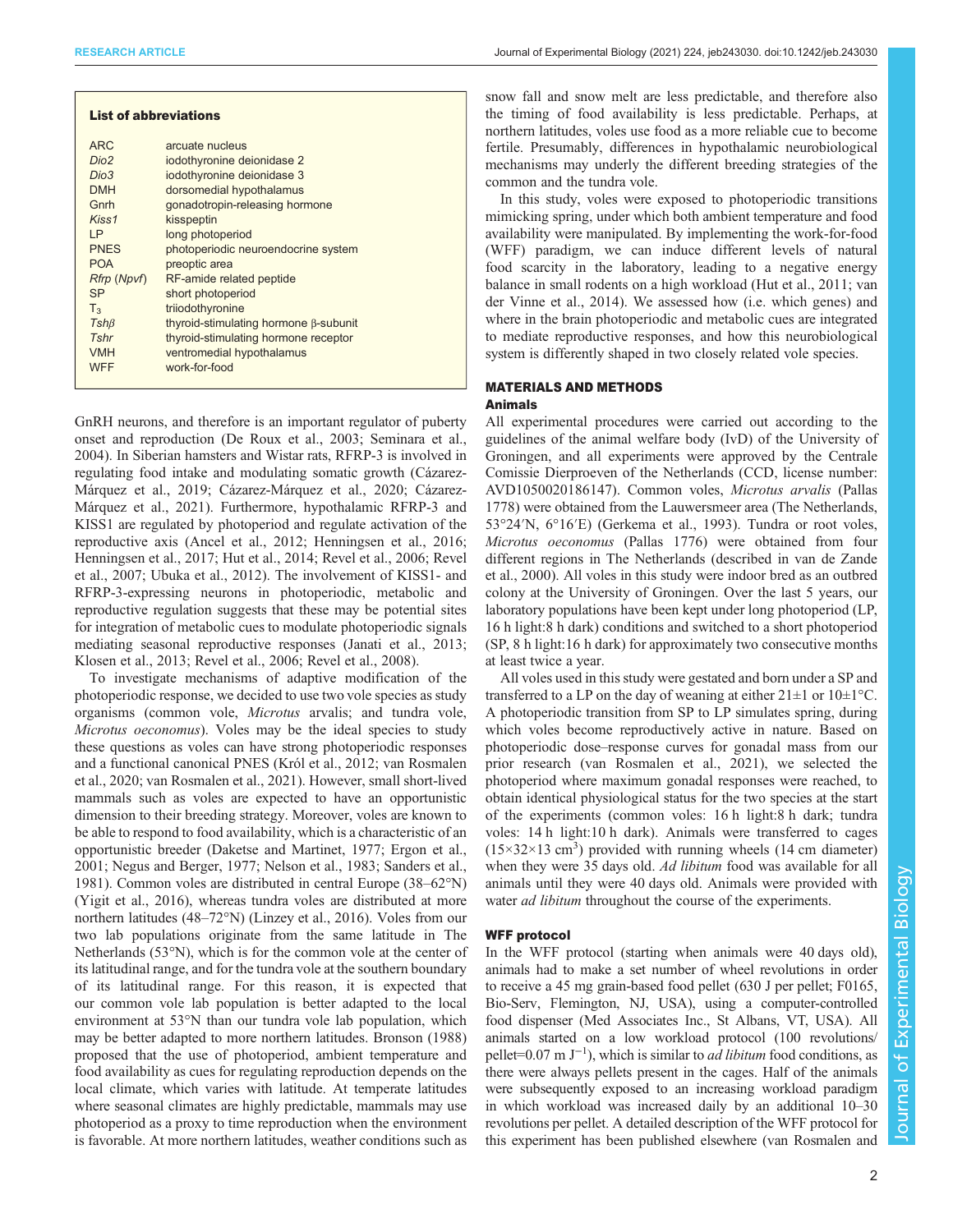[Hut, 2021](#page-9-0)). In short, the increase in workload per day was titrated to obtain moderate individual body mass loss (0–0.5 g day−<sup>1</sup> ) and the amount of pellets earned per day (>44 kJ day−<sup>1</sup> ). All voles were weighed every other day throughout the course of the experiments, in order to carefully monitor growth and to keep animals above 75% of their initial body mass (35 days old).

#### Tissue collection

Animals were killed by decapitation, with short prior  $CO<sub>2</sub>$  sedation, 17±1 h after lights off (common voles: zeitgeber time, ZT9; tundra voles: ZT7) at 75 days old. During brain dissection, special care was taken to include the intact pituitary stalk containing the pars tuberalis by cutting the stalk half-way between the hypothalamus and pituitary gland residing in the hypophysial fossa. To further dissect the hypothalamus, the cerebellum, bulbus olfactorius and frontal cortex were removed by coronal cuts. A sagittal hypothalamic tissue block was obtained by lateral sagittal cuts at the hypothalamic sulci and a horizontal cut at 4 mm distance from the ventral border of the hypothalamus. The posterior hypothalamus (containing the pars tuberalis, DMH, VMH and arcuate nucleus) and anterior hypothalamus (containing the POA, paraventricular nucleus, periventricular zone of hypothalamus and suprachiasmatic nucleus) were separated by a coronal cut at the posterior border of the optic chiasm and the mammillary bodies. After dissection, it was checked that the remainder of the pituitary gland, containing the pars nervosa, pars intermedialis and pars distalis, was still intact in the sella turcica covered by the dura mater. The sampled tissues were flash frozen within 2–4 min of death in liquid  $N_2$  and stored at −80°C until RNA extraction. Reproductive organs were dissected and cleaned of fat, and wet mass of testes, paired ovary and uterus were measured  $(\pm 0.0001 \text{ g})$ .

#### RNA extraction, reverse transcription and real-time quantitative PCR

Total RNA was extracted from the anterior and posterior hypothalamic area using TRIzol according to the manufacturer's protocol (Invitrogen, Carlsbad, CA, USA). Frozen pieces of tissue (∼20 mg) were homogenized in 0.5 ml TRIzol in a TissueLyser II (Qiagen, Hilden, Germany)  $(2\times2 \text{ min at } 30 \text{ Hz})$  using tubes containing a 5 mm RNase free stainless-steel bead; 0.1 ml chloroform was added for phase separation. Following RNA precipitation by 0.25 ml of 100% isopropanol, the obtained RNA pellets were washed with 0.5 ml of 75% ethanol. RNA was diluted in RNase-free  $H<sub>2</sub>O$  (range 20–100 µl) and quantified on a Nanodrop 2000 spectrophotometer (Thermo Scientific, Waltham, MA, USA). Subsequently, DNA was removed by DNase I treatment (Invitrogen), and equal quantities of RNA were used for cDNA synthesis using RevertAid H Minus first strand cDNA synthesis reagents (Thermo Scientific). Reverse transcription (RT; 20 μl) reactions were prepared using 1 μg RNA, 100 μmol  $1^{-1}$ oligo(dT)18, 5× reaction buffer, 20 U µl<sup>−</sup><sup>1</sup> RiboLock RNase Inhibitor, 10 mmol 1−<sup>1</sup> dNTP Mix and RevertAid H Minus M-MuLV Reverse Transcriptase (200 U µl−<sup>1</sup> ) [\(Table S1](https://journals.biologists.com/jeb/article-lookup/DOI/10.1242/jeb.243030)). RNA was reversed transcribed using a thermal cycler (S1000; Bio-Rad, Hercules, CA, USA). Incubation conditions used for RT were 45°C for 60 min followed by 70°C for 5 min. Transcript levels were quantified by real-time quantitative PCR (qPCR) using SYBR Green (KAPA SYBR FAST qPCR Master Mix, Kapa Biosystems). Reactions (20 μl volume) were carried out in duplicate for each sample using 96-well plates in a Fast Real-Time PCR System (StepOnePlus, Applied Biosystems, Waltham, MA, USA) ([Table S2\)](https://journals.biologists.com/jeb/article-lookup/DOI/10.1242/jeb.243030). Primers for genes of interest were designed using Primer-BLAST (NCBI). All primers were designed based on the annotated *Microtus ochrogaster* genome (NCBI:

txid79684, [GCA\\_000317375.1](https://www.ncbi.nlm.nih.gov/assembly/GCF_000317375.1/)), and subsequently corrected for gene specificity in the genomes of the common vole, Microtus arvalis (NCBI:txid47230, [GCA\\_007455615.1](https://www.ncbi.nlm.nih.gov/assembly/GCA_007455615.1/)) and the tundra vole, Microtus oeconomus (NCBI:txid64717, [GCA\\_007455595.1\)](https://www.ncbi.nlm.nih.gov/assembly/GCA_007455595.1/), which both have been sequenced as a collaborative effort between the Hut lab (Groningen), the Hazlerigg lab (Tromsø) and the Sandve lab (Oslo) [\(Table S3](https://journals.biologists.com/jeb/article-lookup/DOI/10.1242/jeb.243030)). Relative mRNA expression levels were calculated based on the  $\Delta \Delta CT$  method using *Gapdh* as the reference gene [\(Pfaffl,](#page-8-0) [2001\)](#page-8-0).

#### Statistical analysis

Sample size ( $N=6-8$ ) was determined by a power calculation ( $\alpha=0.05$ , power=0.95) based on the effect size  $(d=2.26)$  of our previous study, in which gonadal mass was assessed in female and male voles under two different photoperiods [\(van Rosmalen et al., 2020](#page-9-0)). Effects of workload, temperature and interactions on gonadal mass, body mass and gene expression levels were determined using type I two-way ANOVA. Tukey HSD post hoc pairwise comparisons were used to compare groups. Statistical significance was determined at  $\alpha$ =0.05. Statistical results can be found in [Table S4](https://journals.biologists.com/jeb/article-lookup/DOI/10.1242/jeb.243030). Analyses were performed using RStudio (version 1.2.1335;<http://www.R-project.org/>), and all figures were generated using the ggplot2 package [\(Wickham, 2016\)](#page-9-0).

#### RESULTS

#### Food scarcity reduces reproductive organ mass even under long photoperiods

The reduced body mass in high workload voles [\(Fig. 1](#page-3-0)G–J; [Table S4\)](https://journals.biologists.com/jeb/article-lookup/DOI/10.1242/jeb.243030) confirms that a negative energy balance was induced by the WFF protocol. This negative energy balance also caused a 15–47% reduction in testes mass ([Fig. 1](#page-3-0)A,D; [Table S4](https://journals.biologists.com/jeb/article-lookup/DOI/10.1242/jeb.243030)), a 0–50% reduction in ovary mass [\(Fig. 1B](#page-3-0),E; [Table S4](https://journals.biologists.com/jeb/article-lookup/DOI/10.1242/jeb.243030)) and an 18–60% reduction in uterus mass ([Fig. 1](#page-3-0)C,F; [Table S4\)](https://journals.biologists.com/jeb/article-lookup/DOI/10.1242/jeb.243030). This effect appeared to be stronger in tundra voles, and in female voles at low temperature. In contrast, reproductive organ mass corrected for body mass (gonadosomatic index) was not reduced by high workloads [\(Fig. 1](#page-3-0)K–P).

# Food scarcity under LP suppresses Tshβ expression in the pars tuberalis

To test at what level of the signaling cascade metabolic cues may act to modify PNES output signals, we measured gene expression levels in the posterior and anterior hypothalamus. Because the posterior hypothalamic block did not contain the pars distalis, Tshβ expression can be exclusively attributed to the pars tuberalis.  $Tsh\beta$ expression was significantly reduced (50% reduction) in male voles at high workloads [\(Fig. 2](#page-4-0)A,C; [Table S4\)](https://journals.biologists.com/jeb/article-lookup/DOI/10.1242/jeb.243030). In males, this effect was stronger in common voles than in tundra voles [\(Fig. 2A](#page-4-0),C; [Table S4\)](https://journals.biologists.com/jeb/article-lookup/DOI/10.1242/jeb.243030). In females, this effect was only observed in common voles at 10°C [\(Fig. 2B](#page-4-0),D; [Table S4](https://journals.biologists.com/jeb/article-lookup/DOI/10.1242/jeb.243030)). Tshβ expression was for the most part unaffected by temperature; only a significant reduction was found in female common voles at 10°C [\(Fig. 2](#page-4-0)A–D; [Table S4\)](https://journals.biologists.com/jeb/article-lookup/DOI/10.1242/jeb.243030). Overall,  $Tsh\beta$  and gonadal mass show a positive relationship [\(Fig. 3](#page-5-0)A–D), suggesting that  $Tsh\beta$  may be involved in suppressing gonadal development when food is scarce.

After translation, TSHβ and α-GSU locally dimerize to form active TSH, which can bind to its receptor (TSHr) located in the tanycytes around the third ventricle of the brain. Workload did not affect Tshr expression in both sexes of both species ([Fig. 2A](#page-4-0)–D; [Table S4\)](https://journals.biologists.com/jeb/article-lookup/DOI/10.1242/jeb.243030). Although common vole females showed slightly elevated Tshr expression at 10°C, general Tshr levels were lower in common voles than in tundra voles ([Fig. 2](#page-4-0)A–D; [Table S4\)](https://journals.biologists.com/jeb/article-lookup/DOI/10.1242/jeb.243030).

Although TSH generally leads to increased Dio2 levels, workload-induced changes in Tshβ were not reflected in Dio2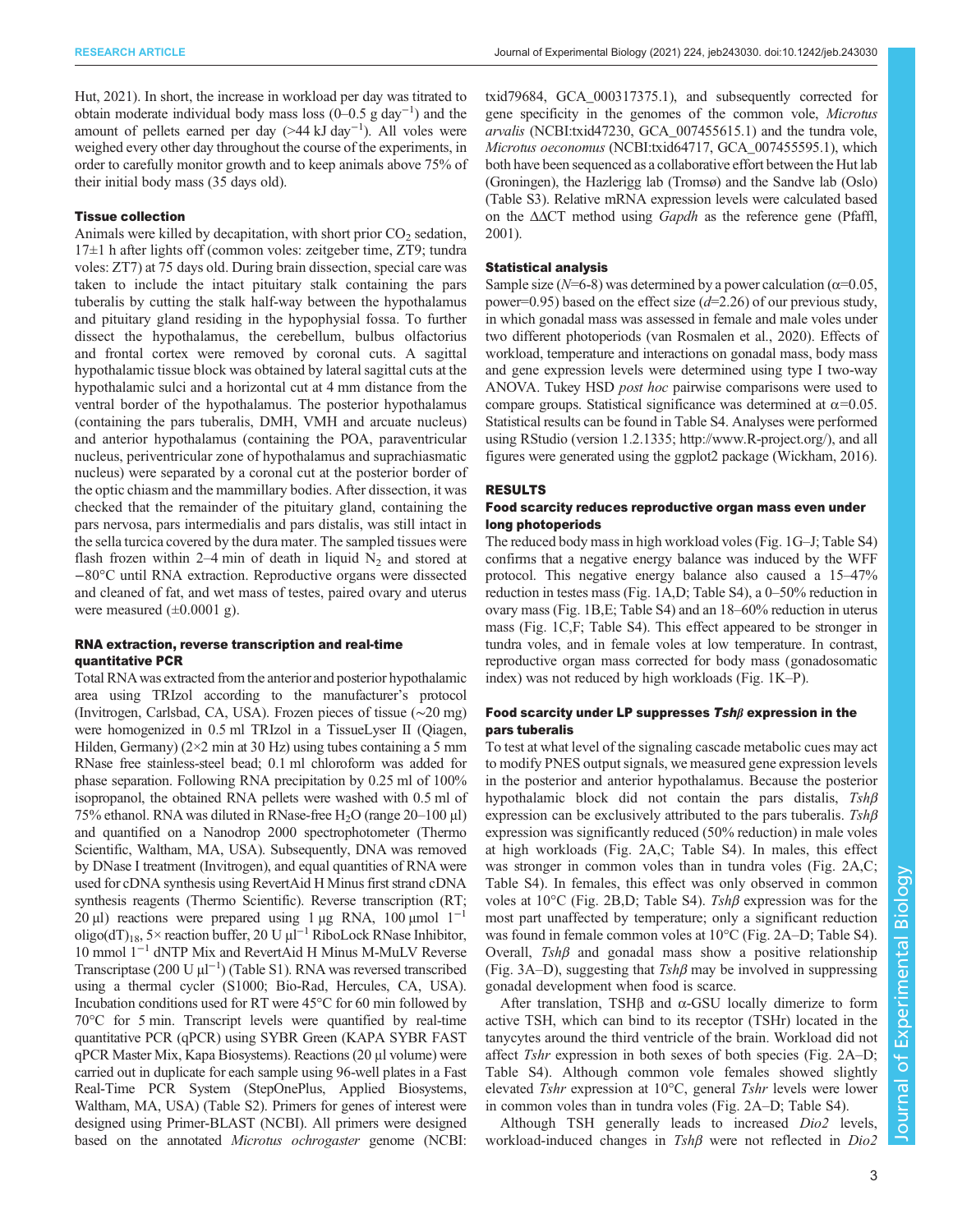<span id="page-3-0"></span>

Fig. 1. Food scarcity and ambient temperature effects on gonadal mass and body mass in male and female voles. (A,D) Paired testis mass, (B,E) paired ovary mass, (C,F) uterus mass, (G–J) body mass and (K–P) gonadosomatic index (GSI) for common and tundra voles at low (open symbols) or high workload (filled symbols), at 10°C (blue) or 21°C (red). Data are presented as means±s.e.m. (n=6–8). Significant effects (two-way ANOVA) of workload (WL), temperature (T) and their interactions (WL×T) are shown: \*P<0.05, \*\*P<0.01, \*\*\*P<0.001. Significant differences between groups (one-way ANOVA) are indicated by asterisks next to data points. Statistical results for ANOVA can be found in [Table S4](https://journals.biologists.com/jeb/article-lookup/DOI/10.1242/jeb.243030).

expression ([Fig. 2A](#page-4-0)–D), suggesting that modifying factors other than TSH can affect posterior hypothalamic Dio2 expression.

Kiss1-expressing neurons are located in the ARC nucleus in the posterior hypothalamus and are potentially involved in metabolic regulation and food intake depending on various conditions such as metabolic status and sex (reviewed in [Hut et al., 2014; Simonneaux,](#page-8-0) [2020](#page-8-0); [Yeo and Colledge, 2018](#page-9-0)). Workload and temperature did not affect Kiss1 expression in the posterior hypothalamus ([Fig. 2A](#page-4-0)–D; [Table S4\)](https://journals.biologists.com/jeb/article-lookup/DOI/10.1242/jeb.243030).

The DMH and VMH of the posterior hypothalamus are nuclei that are involved in the regulation of feeding behavior and both these areas are capable of expressing Rfrp (i.e. Npvf) ([Angelopoulou](#page-7-0) [et al., 2019;](#page-7-0) [Talbi et al., 2016\)](#page-8-0). Although overall Rfrp expression was higher at  $21^{\circ}$ C, no effects of workload on *Rfrp* expression were observed ([Fig. 2](#page-4-0)A–D; [Table S4\)](https://journals.biologists.com/jeb/article-lookup/DOI/10.1242/jeb.243030).

## Food scarcity suppresses Kiss1 expression in the anterior hypothalamus of tundra vole males

Kiss1-expressing neurons in the anterior hypothalamus are located in the POA, which is involved in temperature regulation [\(Hrvatin](#page-8-0) [et al., 2020](#page-8-0); [Takahashi et al., 2020\)](#page-8-0). Kiss1 expression in the anterior hypothalamus was decreased at high workload in tundra vole males [\(Fig. 2](#page-4-0)G; [Table S4\)](https://journals.biologists.com/jeb/article-lookup/DOI/10.1242/jeb.243030), whereas Kiss1 expression was close to zero in both male and female common voles [\(Fig. 2E](#page-4-0), F; [Table S4\)](https://journals.biologists.com/jeb/article-lookup/DOI/10.1242/jeb.243030). Kiss1 expression in the anterior hypothalamus was not affected by temperature ([Fig. 2E](#page-4-0)–H; [Table S4\)](https://journals.biologists.com/jeb/article-lookup/DOI/10.1242/jeb.243030). Anterior hypothalamic Kiss1 showed a positive relationship with gonadal mass only in tundra vole males at high workload ([Fig. 3E](#page-5-0)–H). This finding may indicate that the Kiss1 system is potentially involved in modifying photoperiodic responses when food is scarce in tundra voles, but not in common voles.

Perikarya of GnRH neurons are also located in the POA and increased frequency of pulsatile release of GnRH through axonal projections into the median eminence is described to regulate gonadotropin release in the pars distalis of the pituitary gland [\(Lincoln and Fraser, 1979\)](#page-8-0). Gnrh expression in the anterior hypothalamus was not affected by workload or temperature [\(Fig. 2](#page-4-0)E–H; [Table S4\)](https://journals.biologists.com/jeb/article-lookup/DOI/10.1242/jeb.243030).

Fitted linear models revealed that reproductive organ mass can be best predicted by:  $Tsh\beta$  and  $Tshr$  in common vole males  $(F_{2,23}=7.44, P<0.01)$ ; Tsh $\beta$  in common vole females  $(F_{1,23}=4.89,$  $P<0.05$ ); Tsh $\beta$ , Rfrp and anterior hypothalamic Kiss1 in tundra vole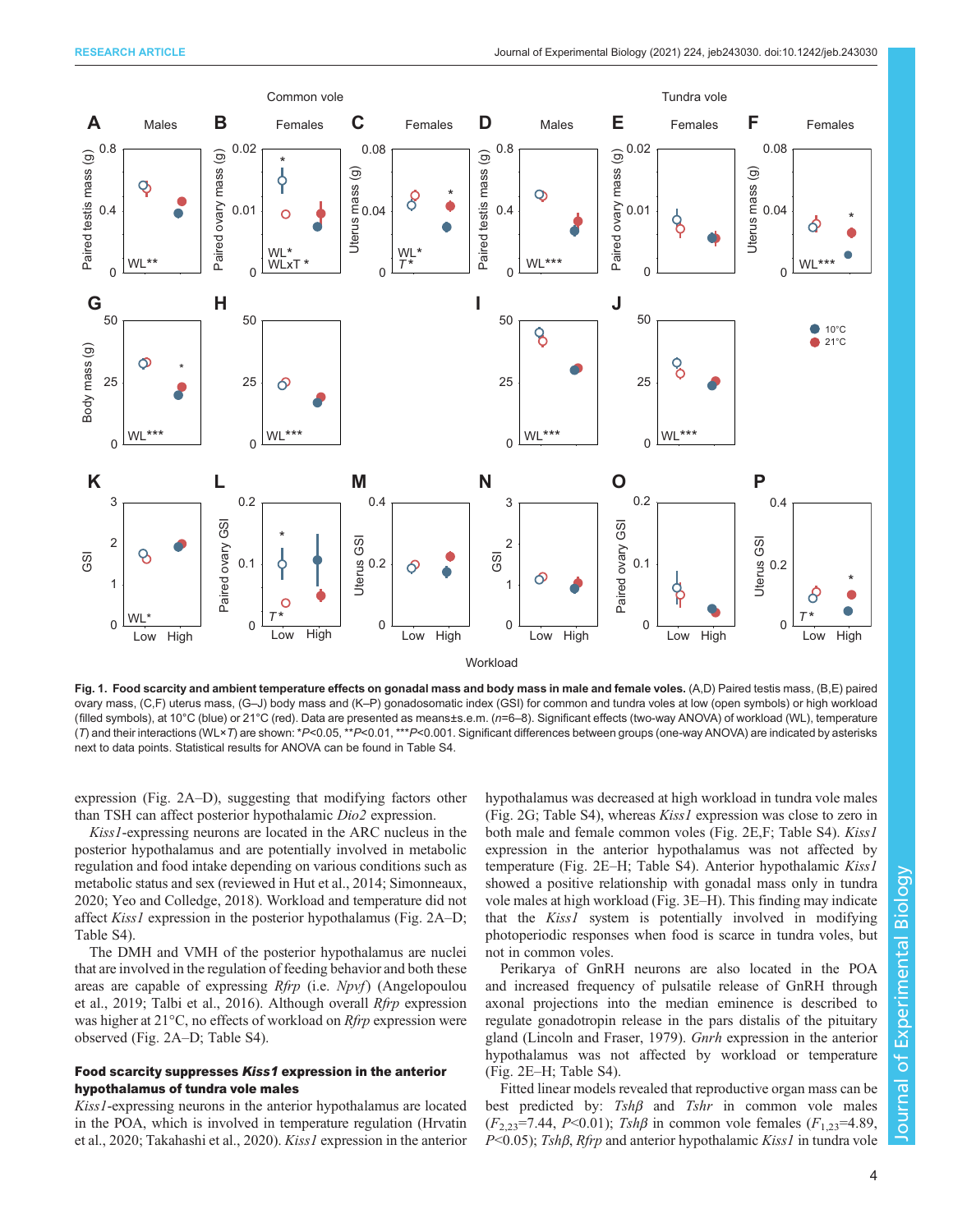[Table S4.](https://journals.biologists.com/jeb/article-lookup/DOI/10.1242/jeb.243030)

<span id="page-4-0"></span>

Fig. 2. Food scarcity and ambient temperature affect gene expression in the posterior and anterior hypothalamus. Relative gene expression levels of Tshβ, Tshr, Dio2, Kiss1 and Rfrp in the posterior hypothalamus (A–D) and Kiss1 and Gnrh in the anterior hypothalamus (E–H) for (A,E) common vole males, (B,F) common vole females, (C,G) tundra vole males and (D,H) tundra vole females, at low (open symbols) or high workload (filled symbols), at 10°C (blue) or 21°C (red). Data are presented as means±s.e.m. (n=6–8). Significant effects (two-way ANOVA) of workload (WL) and temperature (T) are shown: \*P<0.05, \*\*P<0.01, \*\*\*P<0.001. Significant differences between groups (one-way ANOVA) are indicated by asterisks next to data points. Statistical results for ANOVA can be found in

males ( $F_{3,28}$ =8.47, P<0.001); and Tsh $\beta$  and anterior hypothalamic *Kiss1* in tundra vole females  $(F_{2,21}=3.84, P<0.05)$ .

## **DISCUSSION**

Our data demonstrate that photoperiodic responses driving gonadal activation can be modified by negative energy balance. Food scarcity seems to act in part via the pars tuberalis to downregulate local levels of TSH, which potentially may lead in turn to suppression of gonadal growth, especially in common voles. Tundra vole males additionally may use the hypothalamic Kiss1 system to control reproduction when food is scarce at long photoperiods. Observed patterns in Kiss1 expression were not reflected in Gnrh expression, but changes in gonadotropin release would be expected as KISS1 is the main driver for GnRH release [\(De Roux et al., 2003](#page-7-0); [Han et al., 2005; Han et al., 2015;](#page-7-0) [Seminara](#page-8-0) [et al., 2004\)](#page-8-0). However, our data have to be interpreted with caution as the current study only considered gene expression levels and did not investigate protein levels. Furthermore, relaxation of natural selection in our laboratory colonies cannot be excluded.

Although, reproductive organ mass in tundra vole females is reduced at high workloads, no effects at the level of candidate genes have been observed. In general, low temperature enhances the inhibitory effects of reduced energy intake on gonadal size. Within the hypothalamus, we show that reduced Rfrp levels may correlate with the decreased reproductive organ mass observed at low temperature under high workloads.

Here, we chose to investigate the reproductive effects of a negative energy balance in young animals, as voles can reach sexual maturity within 40 days depending on environmental conditions. A negative energy balance under LP exerts similar effects on testis size of common [\(Fig. 1A](#page-3-0)) and tundra voles [\(Fig. 1](#page-3-0)D) to those in deer mice, Peromyscus maniculatus [\(Nelson et al., 1997](#page-8-0)). The lack of this effect in Siberian hamsters, Phodopus sungorus, may be explained by the fact that food was minimally reduced to 80–90% of ad libitum levels in this study ([Paul et al., 2009\)](#page-8-0). Photoperiod seems to be the driving factor for gonadal development in animals under positive or neutral energy balance, or even with a moderate negative energy balance. A further reduction in food intake counteracts the stimulating effects of LP on gonadal development, leading to small testes, ovaries and uterus ([Fig. 1](#page-3-0)). Although large testes are generally associated with high spermatogenic activity and high androgen levels, vole testicular mass may drop in summer while spermatogenic activity remains high [\(Adams et al., 1980](#page-7-0)). Therefore, testicular mass is a reliable indicator of fertility in spring, but less so in summer. Here, voles were exposed to spring photoperiod transitions; therefore, we assume that in our study, testes mass is a reliable predictor for fertility. Temperature did not affect testicular mass under LP when food was available ad libitum [\(Fig. 1](#page-3-0)A,D). This finding is consistent with prior reports in Siberian hamsters ([Steinlechner et al., 1991](#page-8-0)) and Prairie voles, Microtus ochrogaster ([Nelson et al., 1989](#page-8-0)).

Lowering ambient temperature under high feeding-related workloads further increases metabolic demand in females, as confirmed by reduced uterine size [\(Fig. 1](#page-3-0)C,F). Ovaries of Syrian hamsters (Mesocricetus auratus) at low temperature or in the absence of light did not change in size, but had fewer follicles and corpora lutea ([Reiter, 1968\)](#page-8-0). This indicates that ovary mass is a poor indicator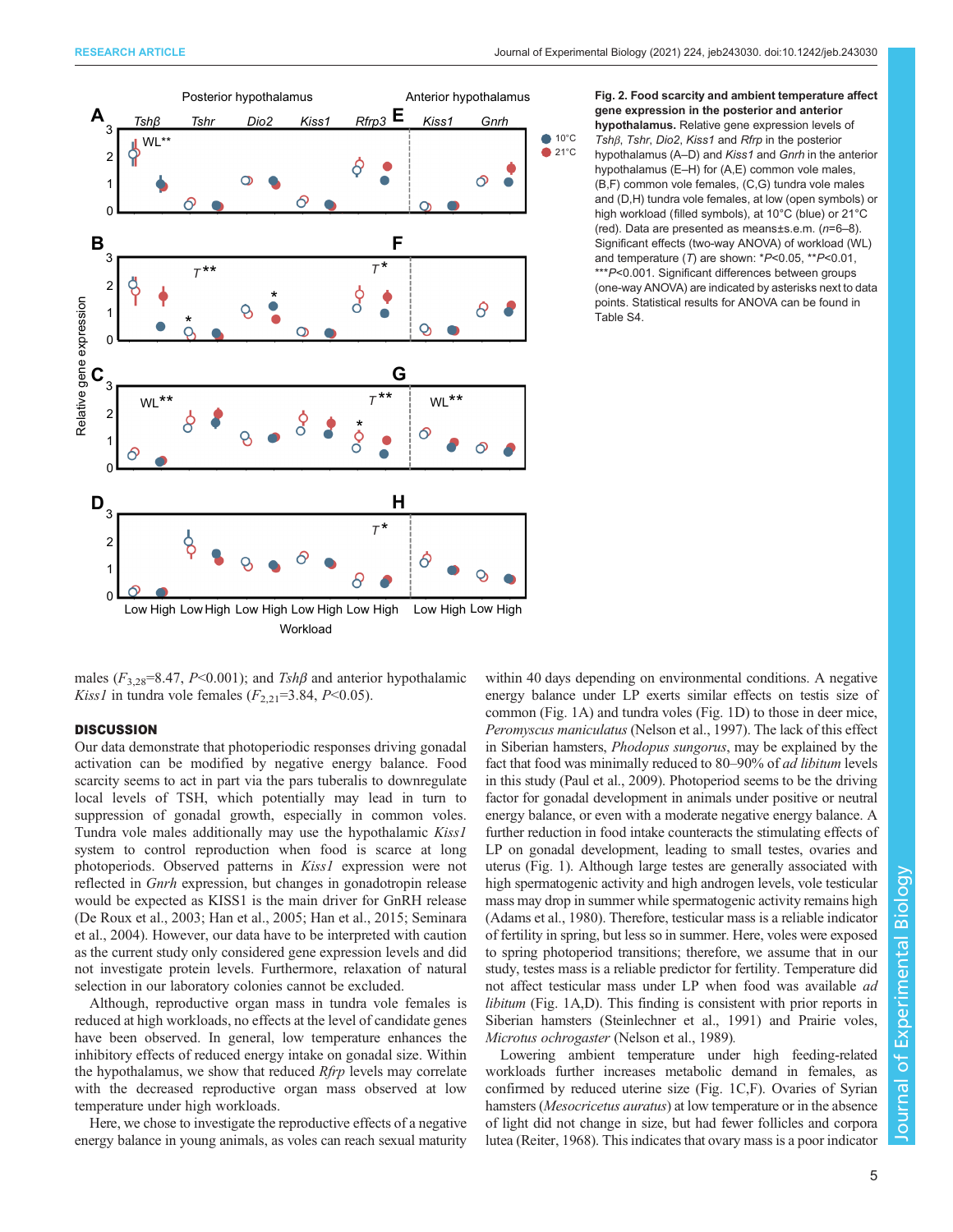<span id="page-5-0"></span>

Fig. 3. Relationship between reproductive organ mass, Tshβ and Kiss1 expression. Correlation between reproductive organ mass (males: paired testis mass, females: paired ovary+uterus mass) and (A–D) Tshβ expression in the posterior hypothalamus and (E–H) Kiss1 expression in the anterior hypothalamus for common voles and tundra voles at low (open symbols) or high workload (filled symbols), at 10°C (blue) or 21°C (red). Linear models are fitted and R<sup>2</sup> and P-values are shown. Significant effect of workload (WL) was found in G: \*\*\*P<0.001.

of hormonal secretory activity. Here, we did not perform histological analysis on ovaries, so these data should be interpreted with caution. However, small uteri at low temperature are related to reduced thickness of secretory epithelium and the number of endometrial glands ([Reiter, 1968\)](#page-8-0). This confirms that the decline in uterine mass at high workload and low temperature is the result of incomplete development of uterine glands. This may lead to infertility, as uterine glands are essential for pregnancy ([Cooke et al., 2013\)](#page-7-0).

Energetically challenged voles do not enter torpor, as observed in house mice ([Hut et al., 2011\)](#page-8-0), but average body temperature is decreased by ∼0.5°C, yielding limited energy savings ([Nieminen](#page-8-0) [et al., 2013;](#page-8-0) [van der Vinne et al., 2015; van Rosmalen and Hut, 2021\)](#page-9-0). This results in reduced reproductive investment, because all ingested energy is needed for maintaining organ function crucial to survive. Reproductive organ development may persist as ambient temperature and food resources are sufficient for lactation and pup growth.

Our data show that photoperiodic genes expressed in the anterior and posterior hypothalamus are potential regulators modifying photoperiodic responses under energetically challenging conditions to reduce gonadal activation. The short duration of pineal melatonin release under LP leads to increased pars tuberalis Tshβ, which serves a pivotal role in the PNES [\(Hanon et al., 2008;](#page-7-0) [Ono et al., 2008\)](#page-8-0). The present study reveals that the photoperiod-induced  $Tsh\beta$  signal can be downregulated by a negative energy balance in common vole males at both temperatures, common vole females only at 10°C and in tundra vole males at both temperatures ([Fig. 2](#page-4-0)A–C). Thus, reduced food availability decreases Tshβ mRNA at the level of the pars tuberalis, either by decreasing transcription or by increasing post-transcriptional processes. This indicates that a negative energy balance can modify photoperiodic responses at the level of the pars

tuberalis or even more upstream in the photoperiodic axis, primarily in common voles. Potentially, the pars tuberalis receives information about an animal's fat content via leptin receptors which are highly expressed in the median eminence ([Huang et al.,](#page-8-0) [1996\)](#page-8-0). However, whether indeed low leptin levels in voles under a negative energy balance cause reduced pars tuberalis  $Tsh\beta$ , remains to be investigated.

The lower  $Tsh\beta$  levels and therefore higher  $Tshr$  levels in tundra voles might be attributed to the different photoperiod regimens (16 h light:8 h dark for common voles; 14 h light:10 h dark for tundra voles). For this reason, it cannot be excluded that in tundra voles under 16 h light:8 h dark, a negative energy balance can decrease pars tuberalis  $Tsh\beta$  levels to a similar extent to that observed in common voles.

Pars tuberalis-derived TSH binds locally to TSHr in the tanycytes, where it systematically leads to increased DIO2 [\(Guerra et al., 2010](#page-7-0); [Hanon et al., 2008](#page-7-0); [Nakao et al., 2008](#page-8-0)). The observed Tshβ suppression caused by a negative energy balance is not reflected in tanycyte Dio2 expression [\(Fig. 2A](#page-4-0)–D). This suggests that TSH modulates central  $T_3$  levels and ultimately gonadal development, via pathways parallel to the DIO2/DIO3 system.

Dio3 and thyroid hormone levels were not measured in the current study, and therefore we cannot exclude that the environmental manipulations may have affected downstream thyroid functioning. Indeed, it has been shown that temperature affects thyroid function, and hence  $T_3$  metabolism, which impacts seasonal breeding in quails ([Ikegami et al., 2015\)](#page-8-0). However, sex steroid feedback on gene expression in the tanycytes, but not in the pars tuberalis, as observed in ewes, could provide an explanation for unaltered Dio2 levels [\(Lomet et al., 2020](#page-8-0)). Furthermore, a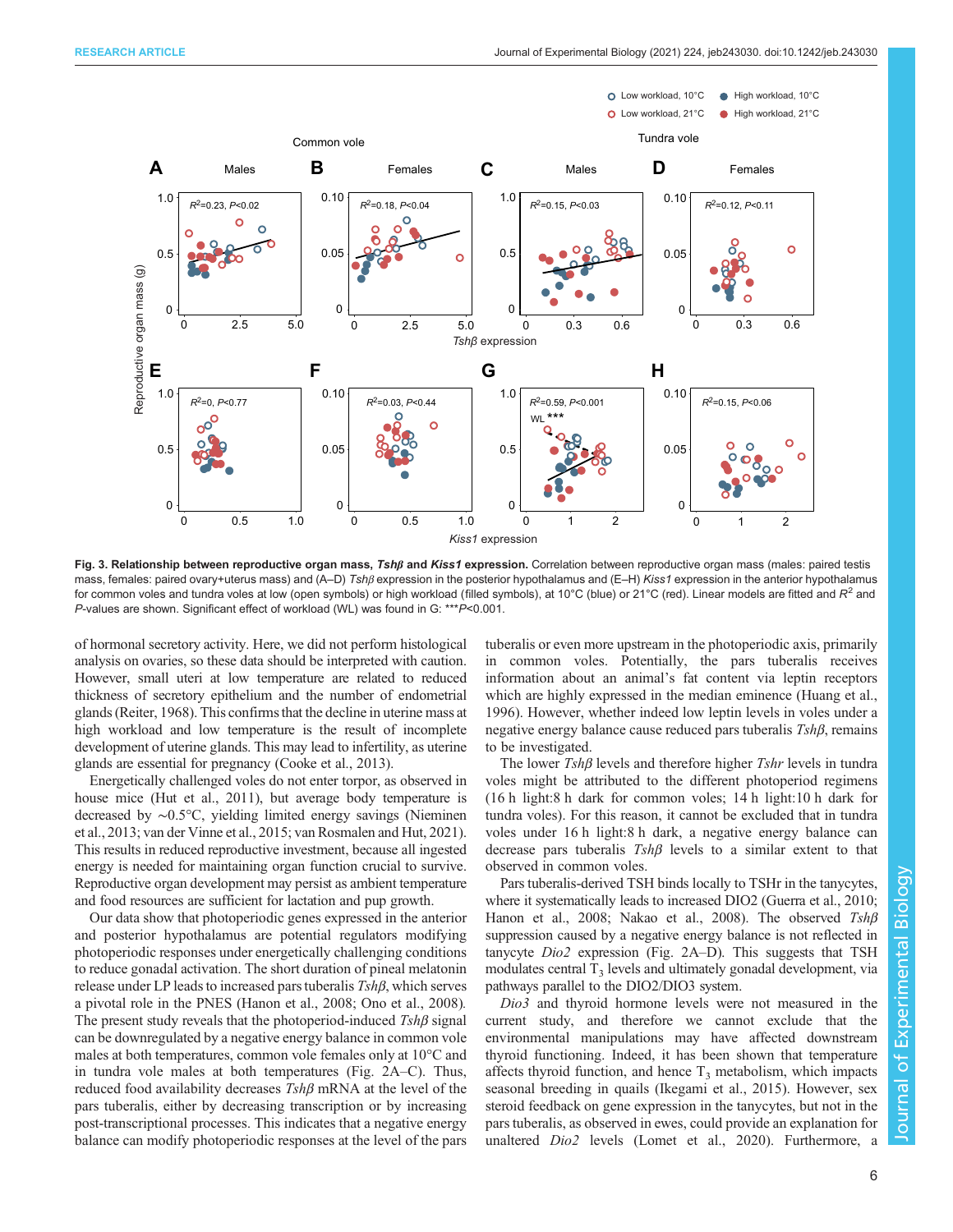disconnection in the seasonal neuroendocrine response has also been shown in ewes, illustrating a multistep signaling cascade in the mammalian photoperiodic neuroendocrine system [\(Dardente et al.,](#page-7-0) [2019](#page-7-0); [Hazlerigg et al., 2018\)](#page-7-0). Interestingly, food restriction in LP-housed Siberian hamsters led to reduced Dio2 and reduced serum  $T_3$  levels ([Herwig et al., 2009](#page-8-0)), which suggests that integrating of metabolic cues in the PNES takes place at different levels of the pathway in hamsters and voles.

The 2-fold higher Dio2 levels in this study compared with our previous experiments might be explained by the fact that here animals were born at SP and transferred to LP at weaning, whereas our previous study used constant LP conditions ([van Rosmalen](#page-9-0) [et al., 2020](#page-9-0)). This effect of maternal photoperiodic programming on tanycyte gene expression has previously been confirmed [\(Sáenz de](#page-8-0) [Miera et al., 2017](#page-8-0); [van Rosmalen et al., 2021\)](#page-9-0). In addition, 2–3 day fasted rats show elevated Dio2 mRNA levels in tanycytes [\(Coppola](#page-7-0) [et al., 2005; Diano et al., 1998\)](#page-7-0). This might be an acute effect, which disappears when food is restricted for longer periods as in our study (i.e. 35 days). Stable  $Tsh\beta$  and  $Di\alpha$  levels at different temperatures at low workload under LP in spring-programmed voles were confirmed by in situ hybridization in our prior experiments [\(van](#page-9-0) [Rosmalen et al., 2021](#page-9-0)). This indicates that our brain dissections in combination with RT-qPCR are a reliable method to assess gene expression at the level of the pars tuberalis and the tanycytes.

At the level of the posterior hypothalamus, where the DMH/ VMH are located, low temperature induced a small reduction in Rfrp expression, but consistent with findings in Siberian hamsters [\(Paul](#page-8-0) [et al., 2009](#page-8-0)), no effect of food scarcity was detected ([Fig. 2](#page-4-0)A–D). In seasonal rodents, RFRP-3 synthesis appears to be primarily regulated by photoperiod, but effects of RFRP-3 on reproduction are highly variable between species, sex and photoperiodic condition (reviewed in [Angelopoulou et al., 2019; Henningsen](#page-7-0) [et al., 2016\)](#page-7-0). Here, we show that Rfrp expression may also be an important regulator of the vole PNES to adaptively respond to ambient temperature changes. This finding is consistent with previous reports, showing that the Rfrp gene is a hypothalamic biomarker of ambient temperature in mice ([Jaroslawska et al.,](#page-8-0) [2015](#page-8-0)). Moreover, our findings are consistent with a field study in wild Brandt's voles, *Lasiopodomys brandtii*, in which elevated *Rfrp* expression levels were observed during the warmest part of the year (June–August) ([Wang et al., 2019\)](#page-9-0). As RFRP-3 is expected to mediate reproductive axis function, our findings suggest that downregulation of *Rfrp* expression by low temperature may be responsible for decreased reproductive organ mass observed at low temperature under high feeding-related workloads ([Fig. 1](#page-3-0)A–F).

We next focused on hypothalamic *Kiss1* expression, because of its potential role in the integration of photoperiodic and metabolic cues controlling reproductive activity [\(Caro et al., 2013](#page-7-0); [Hut et al.,](#page-8-0) [2014](#page-8-0); [Simonneaux, 2020\)](#page-8-0). Hypothalamic Kisspeptin neurons act on GnRH neurons driving gonadotropin release, which promotes gonadal development (for review, see [Simonneaux, 2020](#page-8-0)). Kiss1 expression in the posterior hypothalamus, where the ARC is located, was not affected by either food or temperature [\(Fig. 2](#page-4-0)A–D). ARC Kiss1 expression can be reversed by strong negative sex steroid feedback [\(Greives et al., 2008;](#page-7-0) [Rasri-Klosen et al., 2017](#page-8-0); [Sáenz De Miera et al., 2014\)](#page-8-0), which may explain similar *Kiss1* and Gnrh levels in different experimental groups ([Fig. 2\)](#page-4-0). In Siberian hamsters, food restriction causes a decrease in ARC Kiss1 expression [\(Paul et al., 2009\)](#page-8-0). As whole coronal sections were used in the study of [Paul et al. \(2009\),](#page-8-0) thalamic and cortical areas contribute to the detected *Kiss1* expression levels, whereas we exclusively used hypothalamic tissue.

It seems important to note that the involvement of KISS1 in PNES regulation by various environmental factors may be less generalizable across different species. For instance, reversed photoperiodic effects on ARC Kiss1 expression have been shown in Syrian versus Siberian hamsters [\(Klosen et al., 2013\)](#page-8-0). Furthermore, hypothalamic Kiss1 expression in common voles is extremely low ([Fig. 2A](#page-4-0),B,E,F). These findings may suggest that KISS1 systems have species-specific functions in regulating reproduction. Although *Kiss1* expression in the posterior hypothalamus was not affected, food scarcity caused downregulation of *Kiss1* expression in the anterior hypothalamus of tundra vole males ([Fig. 2](#page-4-0)G), but not females [\(Fig. 2H](#page-4-0)). Voles can be induced ovulators, i.e. ovulation can be triggered by copulation, during which tactile stimulation of the cervix causes an ovulatory luteinizing hormone surge ([Breed, 1967](#page-7-0); [Chitty and Austin, 1957](#page-7-0); [Hoyte, 1955\)](#page-8-0). As animals were not exposed to copulation/mating in our experiments, the lack of an ovulatory luteinizing hormone surge, and therefore the lack of positive sex-steroid feedback on KISS1 neurons in females may explain why preoptic Kiss1 neurons were unaffected by food in females. POA *Kiss1* expression is known to be stimulated by positive sex steroid feedback ([Ansel et al., 2010\)](#page-7-0). Although the decrease in anterior hypothalamic *Kiss1* expression may therefore be the result of lower circulating testosterone levels due to lower testis mass, direct effects of metabolic cues cannot be excluded. Contrary to our expectations, anterior hypothalamic Kiss1 was not affected by temperature. Common voles exhibit extremely low Kiss1 expression levels under all conditions. Interestingly, Kiss1 expression levels were considerably higher in tundra voles than in common voles. This species difference may explain the greater reduction in reproductive organ mass at a negative energy balance observed in tundra voles. It would be important to investigate how gene silencing and overexpression (Tshβ, Kiss1 and Rfrp) in specific hypothalamic regions may affect reproductive development, to disentangle causal relationships between hypothalamic gene expression and reproductive responses related to energy balance. Of course, there are more hypothalamic neurotransmitters that can play a role: Npy, Pomc and other genes involved in energy metabolism are important candidates for this. Transcriptomic analysis of the Siberian hamster hypothalamus confirmed that Pomc is a primary target for longterm  $T_3$ -dependent regulation of somatic growth ([Bao et al., 2019\)](#page-7-0).

Differences in responses to food scarcity between common and tundra voles suggest that tundra voles use food as a more important external cue to time reproduction. This seems to be in line with the hypothesis that tundra voles may use an opportunistic breeding strategy, while common voles use a breeding strategy that is more driven by photoperiod ([van Rosmalen et al., 2020\)](#page-9-0). At northern latitudes, where tundra voles are abundant, voles live for a large part of the year under snow cover where light input is attenuated. Reproducing whenever food is available, either as leaves in summer and autumn or as roots during winter and spring, may be a favorable breeding strategy in such environments.

Our findings show that a negative energy balance induced by food scarcity and ambient temperature modifies long day responses in the PNES. In general, food scarcity regulates the photoperiodically regulated  $Tsh\beta$  response in the pars tuberalis (primarily in common voles), and the Kiss1 response in the anterior hypothalamus (exclusively in tundra vole males), whereas temperature regulates Rfrp in the posterior hypothalamus. Shutting off the photoperiodic axis when food is scarce or temperatures are low is an adaptive response that favors individual somatic maintenance and survival at the expense of reproductive organ development and current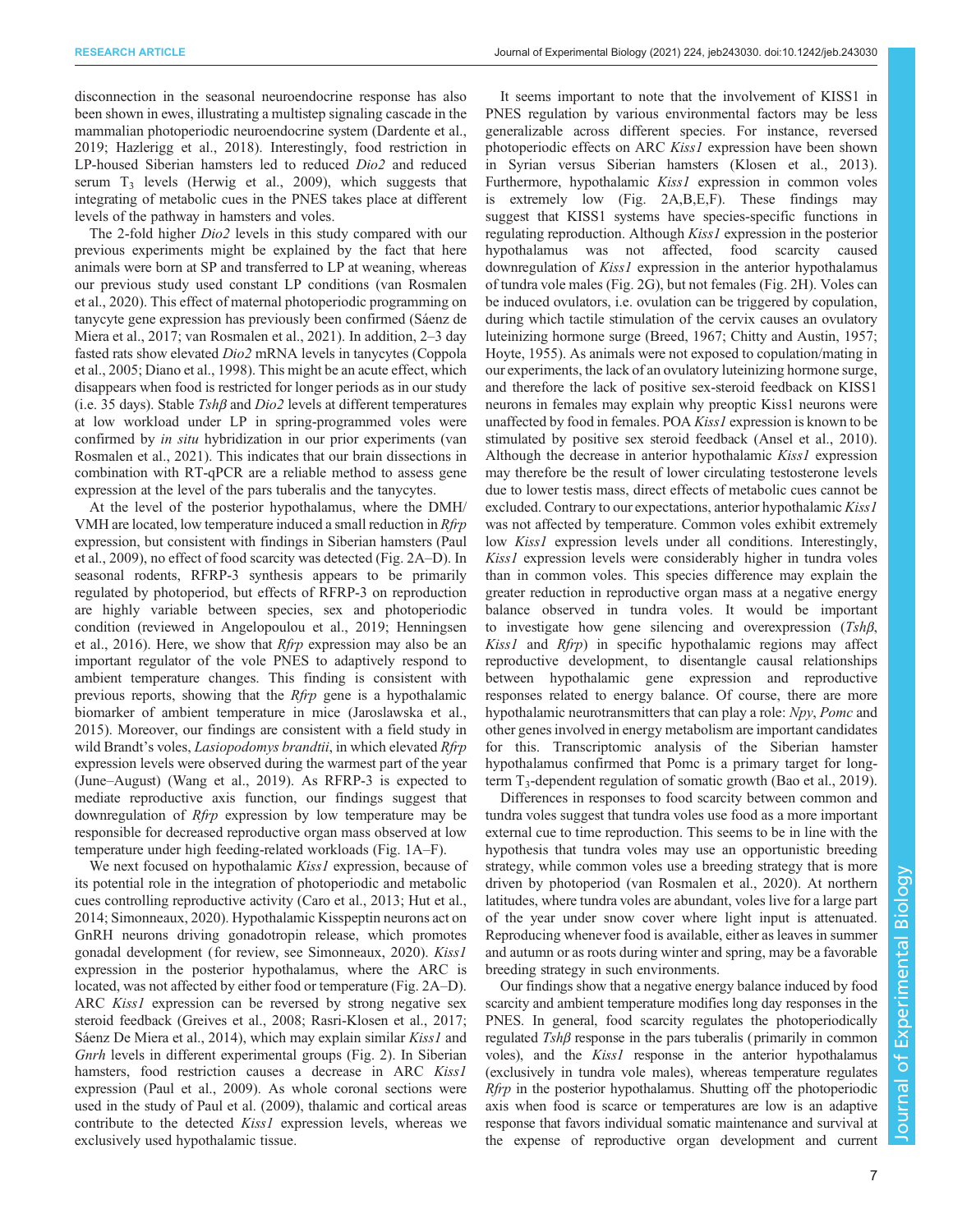<span id="page-7-0"></span>reproductive output. In addition, delaying reproductive onset will yield energy savings, which results in less required foraging time and reduced exposure to predation, which will further increase individual survival and the probability of successful future reproductive attempts [\(van der Vinne et al., 2019\)](#page-9-0). Defining the mechanisms through which metabolic cues modify photoperiodic responses will be important for a better understanding of how annual cycling environmental cues shape reproductive function and plasticity in life history strategies.

#### Acknowledgements

We thank L. de Wit for help during tissue collection, G. J. F. Overkamp for technical assistance, Prof. Dr M. P. Gerkema for establishing the common vole colony, and Dr C. Dijkstra and Dr L. van de Zande for establishing the tundra vole colony at the University of Groningen. We thank Dr H. Dardente for his critical and valuable comments on the manuscript.

#### Competing interests

The authors declare no competing or financial interests.

#### Author contributions

Conceptualization: L.v.R., R.A.H.; Methodology: L.v.R., R.A.H.; Validation: L.v.R., R.A.H.; Formal analysis: L.v.R.; Investigation: L.v.R., R.A.H.; Resources: R.A.H.; Data curation: L.v.R.; Writing - original draft: L.v.R., R.A.H.; Writing review & editing: L.v.R., R.A.H.; Visualization: L.v.R.; Supervision: R.A.H.; Project administration: L.v.R.; Funding acquisition: R.A.H.

#### Funding

This research was supported by an Adaptive Life Programme grant awarded to R.A.H., made possible by the Board of the University of Groningen (Rijksuniversiteit Groningen), the Faculty of Science and Engineering and the Groningen Institute for Evolutionary Life Sciences (GELIFES). Open access funding provided by Rijksuniversiteit Groningen. Deposited in PMC for immediate release.

#### Data availability

Data supporting the findings of this study are openly available from figshare: [https://](https://doi.org/10.6084/m9.figshare.13522700.v1) [doi.org/10.6084/m9.figshare.13522700.v1](https://doi.org/10.6084/m9.figshare.13522700.v1)

#### References

- [Adams, M. R., Tamarin, R. H. and Callard, I. P.](https://doi.org/10.1016/0016-6480(80)90029-5) (1980). Seasonal changes in [plasma androgen levels and the gonads of the beach vole, Microtus breweri.](https://doi.org/10.1016/0016-6480(80)90029-5) Gen. Comp. Endocrinol. 41[, 31-40. doi:10.1016/0016-6480\(80\)90029-5](https://doi.org/10.1016/0016-6480(80)90029-5)
- Ancel, C., Bentsen, A. H., Sé[bert, M.-E., Tena-Sempere, M., Mikkelsen, J. D. and](https://doi.org/10.1210/en.2011-1622) Simonneaux, V. [\(2012\). Stimulatory effect of RFRP-3 on the gonadotrophic axis](https://doi.org/10.1210/en.2011-1622) [in the male Syrian hamster: the exception proves the rule.](https://doi.org/10.1210/en.2011-1622) Endocrinology 153, [1352-1363. doi:10.1210/en.2011-1622](https://doi.org/10.1210/en.2011-1622)
- [Angelopoulou, E., Quignon, C., Kriegsfeld, L. J. and Simonneaux, V.](https://doi.org/10.3389/fendo.2019.00183) (2019). [Functional Implications of RFRP-3 in the Central control of daily and seasonal](https://doi.org/10.3389/fendo.2019.00183) rhythms in reproduction. [Front. Endocrinol. \(Lausanne\).](https://doi.org/10.3389/fendo.2019.00183) 10, 1-15. doi:10.3389/ [fendo.2019.00183](https://doi.org/10.3389/fendo.2019.00183)
- [Ansel, L., Bolborea, M., Bentsen, A. H., Klosen, P., Mikkelsen, J. D. and](https://doi.org/10.1177/0748730410361918) Simonneaux, V. [\(2010\). Differential regulation of](https://doi.org/10.1177/0748730410361918) kiss1 expression by melatonin [and gonadal hormones in male and female syrian hamsters.](https://doi.org/10.1177/0748730410361918) J. Biol. Rhythms 25, [81-91. doi:10.1177/0748730410361918](https://doi.org/10.1177/0748730410361918)
- Baker, J. (1938). The evolution of breeding seasons. In Evolution, Essays on Aspects of Evolutionary Biology, Presented to Prof. E. S. Goodrich on His 70th Birthday (ed. G. R. DeBeer), pp. 161-177. Oxford University Press.
- [Banks, R., Delibegovic, M. and Stevenson, T. J.](https://doi.org/10.1177/0748730416637707) (2016). Photoperiod[and triiodothyronine-dependent regulation of reproductive neuropeptides,](https://doi.org/10.1177/0748730416637707) [proinflammatory cytokines, and peripheral physiology in Siberian hamsters](https://doi.org/10.1177/0748730416637707) (Phodopus sungorus). J. Biol. Rhythms 31[, 299-307. doi:10.1177/](https://doi.org/10.1177/0748730416637707) [0748730416637707](https://doi.org/10.1177/0748730416637707)
- [Bao, R., Onishi, K. G., Tolla, E., Ebling, F. J. P., Lewis, J. E., Anderson, R. L.,](https://doi.org/10.1073/pnas.1902896116) [Barrett, P., Prendergast, B. J. and Stevenson, T. J.](https://doi.org/10.1073/pnas.1902896116) (2019). Genome [sequencing and transcriptome analyses of the Siberian hamster hypothalamus](https://doi.org/10.1073/pnas.1902896116) [identify mechanisms for seasonal energy balance.](https://doi.org/10.1073/pnas.1902896116) Proc. Natl. Acad. Sci. USA 116[, 13116-13121. doi:10.1073/pnas.1902896116](https://doi.org/10.1073/pnas.1902896116)
- Breed, W. G. [\(1967\). Ovulation in the genus Microtus.](https://doi.org/10.1038/214826a0) Nature 214, 826-826. doi:10. [1038/214826a0](https://doi.org/10.1038/214826a0)
- Bronson, F. H. [\(1988\). Mammalian reproductive strategies: genes, photoperiod and](https://doi.org/10.1051/rnd:19880301) latitude. Reprod. Nutr. Dev. 28[, 335-347. doi:10.1051/rnd:19880301](https://doi.org/10.1051/rnd:19880301)
- [Caro, S. P., Schaper, S. V., Hut, R. A., Ball, G. F. and Visser, M. E.](https://doi.org/10.1371/journal.pbio.1001517) (2013). The [case of the missing mechanism: how does temperature influence seasonal timing](https://doi.org/10.1371/journal.pbio.1001517) in endotherms? PLoS Biol. 11[, e1001517. doi:10.1371/journal.pbio.1001517](https://doi.org/10.1371/journal.pbio.1001517)
- Cázarez-Má[rquez, F., Milesi, S., Laran-Chich, M.-P., Klosen, P., Kalsbeek, A.](https://doi.org/10.1111/jne.12710) and Simonneaux, V. [\(2019\). Kisspeptin and RFRP3 modulate body mass in](https://doi.org/10.1111/jne.12710)

[Phodopus sungorus via two different neuroendocrine pathways.](https://doi.org/10.1111/jne.12710) J. Neuroendocrinol. 31[, e12710. doi:10.1111/jne.12710](https://doi.org/10.1111/jne.12710)

- Cázarez-Má[rquez, F., Laran-Chich, M. P., Klosen, P., Kalsbeek, A. and](https://doi.org/10.1111/jne.12845) Simonneaux, V. [\(2020\). RFRP3 increases food intake in a sex-dependent](https://doi.org/10.1111/jne.12845) [manner in the seasonal hamster Phodopus sungorus.](https://doi.org/10.1111/jne.12845) J. Neuroendocrinol. 32, [1-9. doi:10.1111/jne.12845](https://doi.org/10.1111/jne.12845)
- Cázarez-Má[rquez, F., Eliveld, J., Ritsema, W. I. G. R., Foppen, E.,](https://doi.org/10.1111/jne.12973) [Bossenbroek, Y., Pelizzari, S., Simonneaux, V. and Kalsbeek, A.](https://doi.org/10.1111/jne.12973) (2021). [Role of central kisspeptin and RFRP-3 in energy metabolism in the male Wistar](https://doi.org/10.1111/jne.12973) rat. J. Neuroendocrinol. 33[, e12973. doi:10.1111/jne.12973](https://doi.org/10.1111/jne.12973)
- Chitty, H. and Austin, C. R. [\(1957\). Environmental modification of oestrus in the](https://doi.org/10.1038/179592a0) vole. Nature 179[, 592-593. doi:10.1038/179592a0](https://doi.org/10.1038/179592a0)
- [Cooke, P. S., Spencer, T. E., Bartol, F. F. and Hayashi, K.](https://doi.org/10.1093/molehr/gat031) (2013). Uterine glands: [development, function and experimental model systems.](https://doi.org/10.1093/molehr/gat031) Mol. Hum. Reprod. 19, [547-558. doi:10.1093/molehr/gat031](https://doi.org/10.1093/molehr/gat031)
- [Coppola, A., Meli, R. and Diano, S.](https://doi.org/10.1210/en.2004-1361) (2005). Inverse shift in circulating [corticosterone and leptin levels elevates hypothalamic deiodinase type 2 in](https://doi.org/10.1210/en.2004-1361) fasted rats. Endocrinology 146[, 2827-2833. doi:10.1210/en.2004-1361](https://doi.org/10.1210/en.2004-1361)
- Daketse, M.-J. and Martinet, L. [\(1977\). Effect of temperature on the growth and](https://doi.org/10.1051/rnd:19770607) [fertility of the field-vole, Microtus arvalis, raised in different daylength and feeding](https://doi.org/10.1051/rnd:19770607) conditions. [Ann Biol Anim Biochim Biophys](https://doi.org/10.1051/rnd:19770607) 17, 713-721. doi:10.1051/ [rnd:19770607](https://doi.org/10.1051/rnd:19770607)
- Dardente, H., Wood, S., Ebling, F. and Sáenz de Miera, C. (2018). An integrative [view of mammalian seasonal neuroendocrinology.](https://doi.org/10.1111/jne.12729) J. Neuroendocrinol. 31, [e12729. doi:10.1111/jne.12729](https://doi.org/10.1111/jne.12729)
- [Dardente, H., Lomet, D., Chesneau, D., Pellicer-Rubio, M. T. and Hazlerigg, D.](https://doi.org/10.1111/jne.12775) [\(2019\). Discontinuity in the molecular neuroendocrine response to increasing](https://doi.org/10.1111/jne.12775) [daylengths in Ile-de-France ewes: is transient Dio2 induction a key feature of](https://doi.org/10.1111/jne.12775) circannual timing? J. Neuroendocrinol. 31[, 1-10. doi:10.1111/jne.12775](https://doi.org/10.1111/jne.12775)
- [De Roux, N., Genin, E., Carel, J.-C., Matsuda, F., Chaussain, J.-L. and](https://doi.org/10.1073/pnas.1834399100) Milgrom, E. [\(2003\). Hypogonadotropic hypogonadism due to loss of function of](https://doi.org/10.1073/pnas.1834399100) [the KiSS1-derived peptide receptor GPR54.](https://doi.org/10.1073/pnas.1834399100) Proc. Natl. Acad. Sci. USA 100, [10972-10976. doi:10.1073/pnas.1834399100](https://doi.org/10.1073/pnas.1834399100)
- [Diano, S., Naftolin, F., Goglia, F. and Horvath, T. L.](https://doi.org/10.1210/endo.139.6.6062) (1998). Fasting-induced [increase in type II iodothyronine deiodinase activity and messenger ribonucleic](https://doi.org/10.1210/endo.139.6.6062) [acid levels is not reversed by thyroxine in the rat hypothalamus.](https://doi.org/10.1210/endo.139.6.6062) Endocrinology 139[, 2879-2884. doi:10.1210/endo.139.6.6062](https://doi.org/10.1210/endo.139.6.6062)
- [Ergon, T., Lambin, X. and Stenseth, N. C.](https://doi.org/10.1038/35082553) (2001). Life-history traits of voles in a [fluctuating population respond to the immediate environment.](https://doi.org/10.1038/35082553) Nature 411, [1043-1045. doi:10.1038/35082553](https://doi.org/10.1038/35082553)
- [Gerkema, M. P., Daan, S., Wilbrink, M., Hop, M. W., van der Leest, F. and](https://doi.org/10.1177/074873049300800205) Gerkema, M. P. [\(1993\). Phase control of ultradian feeding rhythms in the common](https://doi.org/10.1177/074873049300800205) [vole \(Microtus arvalis\): the roles of light and the circadian system.](https://doi.org/10.1177/074873049300800205) J. Biol. Rhythms 8[, 151-171. doi:10.1177/074873049300800205](https://doi.org/10.1177/074873049300800205)
- [Greives, T. J., Humber, S. A., Goldstein, A. N., Scotti, M.-A. L., Demas, G. E. and](https://doi.org/10.1111/j.1365-2826.2008.01790.x) Kriegsfeld, L. J. [\(2008\). Photoperiod and testosterone interact to drive seasonal](https://doi.org/10.1111/j.1365-2826.2008.01790.x) [changes in kisspeptin expression in siberian hamsters \(Phodopus sungorus\).](https://doi.org/10.1111/j.1365-2826.2008.01790.x) J. Neuroendocrinol. 20[, 1339-1347. doi:10.1111/j.1365-2826.2008.01790.x](https://doi.org/10.1111/j.1365-2826.2008.01790.x)
- Guerra, M., Blázquez, J. L., Peruzzo, B., Peláez, B., Rodríguez, S., Toranzo, D., Pastor, F. and Rodríguez, E. M. [\(2010\). Cell organization of the rat pars tuberalis.](https://doi.org/10.1007/s00441-009-0885-8) [Evidence for open communication between pars tuberalis cells, cerebrospinal](https://doi.org/10.1007/s00441-009-0885-8) fluid and tanycytes. Cell Tissue Res. 339[, 359-381. doi:10.1007/s00441-009-](https://doi.org/10.1007/s00441-009-0885-8) [0885-8](https://doi.org/10.1007/s00441-009-0885-8)
- Guillemin, R. [\(1977\). Purification, isolation, and primary structure of the hypothalamic](https://doi.org/10.1016/0002-9378(77)90749-9) [luteinizing hormone-releasing factor of ovine origin. A historical account.](https://doi.org/10.1016/0002-9378(77)90749-9) Am. J. Obstet. Gynecol. 129[, 214-218. doi:10.1016/0002-9378\(77\)90749-9](https://doi.org/10.1016/0002-9378(77)90749-9)
- [Han, S.-K., Gottsch, M. L., Lee, K. J., Popa, S. M., Smith, J. T., Jakawich, S. K.,](https://doi.org/10.1523/JNEUROSCI.3328-05.2005) [Clifton, D. K., Steiner, R. A. and Herbison, A. E.](https://doi.org/10.1523/JNEUROSCI.3328-05.2005) (2005). Activation of [gonadotropin-releasing hormone neurons by kisspeptin as a neuroendocrine](https://doi.org/10.1523/JNEUROSCI.3328-05.2005) [switch for the onset of puberty.](https://doi.org/10.1523/JNEUROSCI.3328-05.2005) J. Neurosci. 25, 11349-11356. doi:10.1523/ [JNEUROSCI.3328-05.2005](https://doi.org/10.1523/JNEUROSCI.3328-05.2005)
- [Han, S. Y., McLennan, T., Czieselsky, K. and Herbison, A. E.](https://doi.org/10.1073/pnas.1512243112) (2015). Selective [optogenetic activation of arcuate kisspeptin neurons generates pulsatile](https://doi.org/10.1073/pnas.1512243112) [luteinizing hormone secretion.](https://doi.org/10.1073/pnas.1512243112) Proc. Natl. Acad. Sci. USA 112, 13109-13114. [doi:10.1073/pnas.1512243112](https://doi.org/10.1073/pnas.1512243112)
- Hanon, E. A., Lincoln, G. A., Fustin, J.-M., Dardente, H., Masson-Pévet, M., Morgan, P. J. and Hazlerigg, D. G. [\(2008\). Ancestral TSH mechanism signals](https://doi.org/10.1016/j.cub.2008.06.076) [summer in a photoperiodic mammal.](https://doi.org/10.1016/j.cub.2008.06.076) Curr. Biol. 18, 1147-1152. doi:10.1016/j.cub. [2008.06.076](https://doi.org/10.1016/j.cub.2008.06.076)
- Hazlerigg, D. and Loudon, A. [\(2008\). New insights into ancient seasonal life](https://doi.org/10.1016/j.cub.2008.07.040) timers. Curr. Biol. 18[, 795-804. doi:10.1016/j.cub.2008.07.040](https://doi.org/10.1016/j.cub.2008.07.040)
- [Hazlerigg, D., Lomet, D., Lincoln, G. and Dardente, H.](https://doi.org/10.1111/jne.12631) (2018). Neuroendocrine [correlates of the critical day length response in the Soay sheep.](https://doi.org/10.1111/jne.12631) J. Neuroendocrinol. 30[, e12631. doi:10.1111/jne.12631](https://doi.org/10.1111/jne.12631)
- [Henningsen, J. B., Gauer, F. and Simonneaux, V.](https://doi.org/10.3389/fendo.2016.00036) (2016). RFRP neurons the [doorway to understanding seasonal reproduction in mammals.](https://doi.org/10.3389/fendo.2016.00036) Front. Endocrinol. (Lausanne). 7[, 1-10. doi:10.3389/fendo.2016.00036](https://doi.org/10.3389/fendo.2016.00036)
- [Henningsen, J. B., Ancel, C., Mikkelsen, J. D., Gauer, F. and Simonneaux, V.](https://doi.org/10.1210/en.2016-1689) [\(2017\). Roles of RFRP-3 in the daily and seasonal regulation of reproductive](https://doi.org/10.1210/en.2016-1689)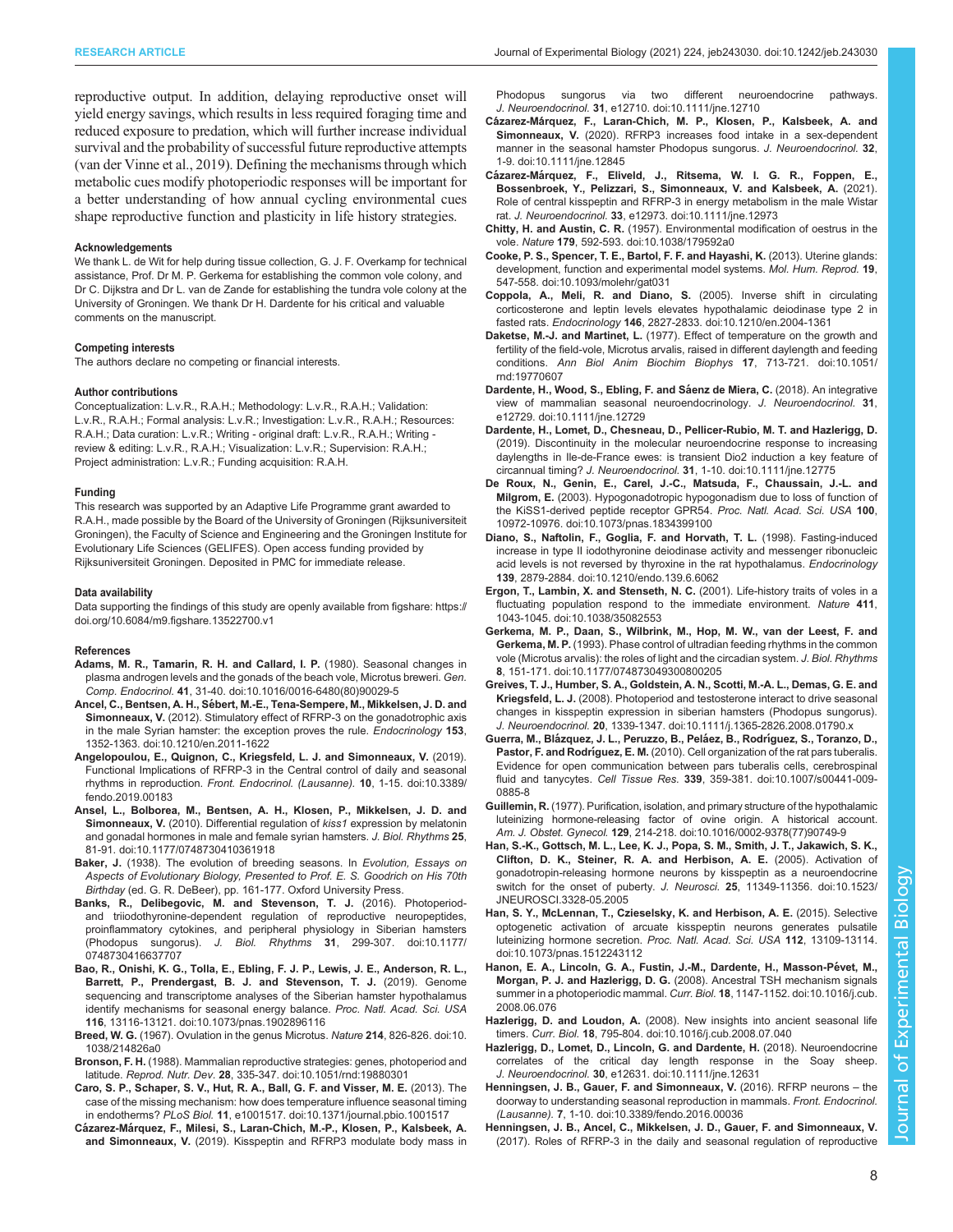<span id="page-8-0"></span>[activity in female Syrian hamsters.](https://doi.org/10.1210/en.2016-1689) Endocrinology 158, 652-663. doi:10.1210/en. [2016-1689](https://doi.org/10.1210/en.2016-1689)

- [Herwig, A., Wilson, D., Logie, T. J., Boelen, A., Morgan, P. J., Mercer, J. G. and](https://doi.org/10.1152/ajpregu.90755.2008) Barrett, P. [\(2009\). Photoperiod and acute energy deficits interact on components](https://doi.org/10.1152/ajpregu.90755.2008) [of the thyroid hormone system in hypothalamic tanycytes of the Siberian hamster.](https://doi.org/10.1152/ajpregu.90755.2008) [Am. J. Physiol. Regul. Integr. Comp. Physiol.](https://doi.org/10.1152/ajpregu.90755.2008) 296, 1307-1315. doi:10.1152/ [ajpregu.90755.2008](https://doi.org/10.1152/ajpregu.90755.2008)
- [Hileman, S. M., McManus, C. J., Goodman, R. L. and Jansen, H. T.](https://doi.org/10.1095/biolreprod.111.092031) (2011). [Neurons of the lateral preoptic area/rostral anterior hypothalamic area are required](https://doi.org/10.1095/biolreprod.111.092031) [for photoperiodic inhibition of estrous cyclicity in sheep.](https://doi.org/10.1095/biolreprod.111.092031) Biol. Reprod. 85, [1057-1065. doi:10.1095/biolreprod.111.092031](https://doi.org/10.1095/biolreprod.111.092031)
- Hoyte, H. M. D. [\(1955\). Observations on reproduction in some small mammals of](https://doi.org/10.2307/1722) arctic Norway. J. Anim. Ecol. 24[, 412-425. doi:10.2307/1722](https://doi.org/10.2307/1722)
- [Hrvatin, S., Sun, S., Wilcox, O. F., Yao, H., Lavin-Peter, A. J., Cicconet, M., Assad,](https://doi.org/10.1038/s41586-020-2387-5) [E. G., Palmer, M. E., Aronson, S., Banks, A. S. et al.](https://doi.org/10.1038/s41586-020-2387-5) (2020). Neurons that regulate mouse torpor. Nature 583[, 115-121. doi:10.1038/s41586-020-2387-5](https://doi.org/10.1038/s41586-020-2387-5)
- [Huang, X. F., Koutcherov, I., Lin, S., Wang, H. Q. and Storlien, L.](https://doi.org/10.1097/00001756-199611040-00045) (1996). [Localization of leptin receptor mRNA expression in mouse brain.](https://doi.org/10.1097/00001756-199611040-00045) Neuroreport 7, [2635-2638. doi:10.1097/00001756-199611040-00045](https://doi.org/10.1097/00001756-199611040-00045)
- Hut, R. A. [\(2011\). Photoperiodism: shall EYA compare thee to a summer](https://doi.org/10.1016/j.cub.2010.11.060)'s day? Curr. Biol. 21[, R22-R25. doi:10.1016/j.cub.2010.11.060](https://doi.org/10.1016/j.cub.2010.11.060)
- [Hut, R. A., Pilorz, V., Boerema, A. S., Strijkstra, A. M. and Daan, S.](https://doi.org/10.1371/journal.pone.0017527) (2011). [Working for food shifts nocturnal mouse activity into the day.](https://doi.org/10.1371/journal.pone.0017527) PLoS ONE 6, [e17527. doi:10.1371/journal.pone.0017527](https://doi.org/10.1371/journal.pone.0017527)
- [Hut, R. A., Dardente, H. and Riede, S. J.](https://doi.org/10.1016/j.cub.2014.05.061) (2014). Seasonal timing: How does a [hibernator know when to stop hibernating?](https://doi.org/10.1016/j.cub.2014.05.061) Curr. Biol. 24, 602-605. doi:10.1016/ [j.cub.2014.05.061](https://doi.org/10.1016/j.cub.2014.05.061)
- [Ikegami, K., Atsumi, Y., Yorinaga, E., Ono, H., Murayama, I., Nakane, Y., Ota, W.,](https://doi.org/10.1210/en.2014-1741) Arai, N., Tega, A., Iigo, M. et al. [\(2015\). Low temperature-induced circulating](https://doi.org/10.1210/en.2014-1741) [triiodothyronine accelerates seasonal testicular regression.](https://doi.org/10.1210/en.2014-1741) Endocrinology 156, [647-659. doi:10.1210/en.2014-1741](https://doi.org/10.1210/en.2014-1741)
- [Janati, A., Talbi, R., Klosen, P., Mikkelsen, J. D., Magoul, R., Simonneaux, V.](https://doi.org/10.1111/jne.12015) and El Ouezzani, S. [\(2013\). Distribution and seasonal variation in hypothalamic](https://doi.org/10.1111/jne.12015) [RF-amide peptides in a semi-desert rodent, the jerboa.](https://doi.org/10.1111/jne.12015) J. Neuroendocrinol. 25, [402-411. doi:10.1111/jne.12015](https://doi.org/10.1111/jne.12015)
- [Jaroslawska, J., Chabowska-Kita, A., Kaczmarek, M. M. and Kozak, L. P.](https://doi.org/10.1371/journal.pgen.1005431) (2015). [Npvf: Hypothalamic biomarker of ambient temperature independent of nutritional](https://doi.org/10.1371/journal.pgen.1005431) status. PLoS Genet. 11[, 1-23. doi:10.1371/journal.pgen.1005431](https://doi.org/10.1371/journal.pgen.1005431)
- Klosen, P., Sé[bert, M. E., Rasri, K., Laran-Chich, M. P. and Simonneaux, V.](https://doi.org/10.1096/fj.13-229559) [\(2013\). TSH restores a summer phenotype in photoinhibited mammals via the RF](https://doi.org/10.1096/fj.13-229559)[amides RFRP3 and kisspeptin.](https://doi.org/10.1096/fj.13-229559) FASEB J. 27, 2677-2686. doi:10.1096/fj.13- [229559](https://doi.org/10.1096/fj.13-229559)
- Kró[l, E., Douglas, A., Dardente, H., Birnie, M. J., van der Vinne, V., Eijer, W. G.,](https://doi.org/10.1016/j.ygcen.2012.09.004) [Gerkema, M. P., Hazlerigg, D. G. and Hut, R. A.](https://doi.org/10.1016/j.ygcen.2012.09.004) (2012). Strong pituitary and [hypothalamic responses to photoperiod but not to 6-methoxy-2-benzoxazolinone](https://doi.org/10.1016/j.ygcen.2012.09.004) [in female common voles \(Microtus arvalis\).](https://doi.org/10.1016/j.ygcen.2012.09.004) Gen. Comp. Endocrinol. 179, [289-295. doi:10.1016/j.ygcen.2012.09.004](https://doi.org/10.1016/j.ygcen.2012.09.004)
- Lechan, R. M. and Fekete, C. [\(2005\). Role of thyroid hormone deiodination in the](https://doi.org/10.1089/thy.2005.15.883) hypothalamus. Thyroid 15[, 883-897. doi:10.1089/thy.2005.15.883](https://doi.org/10.1089/thy.2005.15.883)
- Lincoln, G. A. and Fraser, H. M. [\(1979\). Blockade of episodic secretion of](https://doi.org/10.1095/biolreprod21.5.1239) [luteinizing hormone in the ram by the administration of antibodies to luteinizing](https://doi.org/10.1095/biolreprod21.5.1239) [hormone releasing hormone.](https://doi.org/10.1095/biolreprod21.5.1239) Biol. Reprod. 21, 1239-1245. doi:10.1095/ [biolreprod21.5.1239](https://doi.org/10.1095/biolreprod21.5.1239)
- [Linzey, A. V., Shar, S., Lkhagvasuren, D., Juskaitis, D., Sheftel, B., Meinig, H.,](https://doi.org/10.2305/IUCN.UK.2016-3.RLTS.T13451A22347188.en) [Amori, G. and Henttonen, H.](https://doi.org/10.2305/IUCN.UK.2016-3.RLTS.T13451A22347188.en) (2016). Microtus oeconomus. The IUCN Red List of Threatened Species 2016[, e.T13451A115113894. doi:10.2305/IUCN.UK.](https://doi.org/10.2305/IUCN.UK.2016-3.RLTS.T13451A22347188.en) [2016-3.RLTS.T13451A22347188.en](https://doi.org/10.2305/IUCN.UK.2016-3.RLTS.T13451A22347188.en)
- [Lomet, D., Druart, X., Hazlerigg, D., Beltramo, M. and Dardente, H.](https://doi.org/10.1016/j.mce.2020.110825) (2020). [Circuit-level analysis identifies target genes of sex steroids in Ewe seasonal](https://doi.org/10.1016/j.mce.2020.110825) breeding. Mol. Cell. Endocrinol. 512[, 110825. doi:10.1016/j.mce.2020.110825](https://doi.org/10.1016/j.mce.2020.110825)
- Magner, J. A. [\(1990\). Thyroid-stimulating hormone: biosynthesis, cell biology, and](https://doi.org/10.1210/edrv-11-2-354) bioactivity. Endocr. Rev. 11[, 354-385. doi:10.1210/edrv-11-2-354](https://doi.org/10.1210/edrv-11-2-354)
- Nakane, Y. and Yoshimura, T. [\(2019\). Photoperiodic regulation of reproduction in](https://doi.org/10.1146/annurev-animal-020518-115216) vertebrates. Annu. Rev. Anim. Biosci. 7[, 173-194. doi:10.1146/annurev-animal-](https://doi.org/10.1146/annurev-animal-020518-115216)[020518-115216](https://doi.org/10.1146/annurev-animal-020518-115216)
- [Nakao, N., Ono, H., Yamamura, T., Anraku, T., Takagi, T., Higashi, K., Yasuo, S.,](https://doi.org/10.1038/nature06738) Katou, Y., Kageyama, S., Uno, Y. et al. [\(2008\). Thyrotrophin in the pars tuberalis](https://doi.org/10.1038/nature06738) triggers photoperiodic response. Nature 452[, 317-322. doi:10.1038/nature06738](https://doi.org/10.1038/nature06738)
- Negus, N. C. and Berger, P. J. [\(1977\). Experimental triggering of reproduction in a](https://doi.org/10.1126/science.323977) [natural population of Microtus montanus.](https://doi.org/10.1126/science.323977) Science 196, 1230-1231. doi:10.1126/ [science.323977](https://doi.org/10.1126/science.323977)
- Nelson, R. J., Dark, J. and Zucker, I. [\(1983\). Influence of photoperiod, nutrition and](https://doi.org/10.1530/jrf.0.0690473) [water availability on reproduction of male California voles \(Microtus californicus\).](https://doi.org/10.1530/jrf.0.0690473) J. Reprod. Fertil. 69[, 473-477. doi:10.1530/jrf.0.0690473](https://doi.org/10.1530/jrf.0.0690473)
- [Nelson, R. J., Frank, D., Smale, L. and Willoughby, S. B.](https://doi.org/10.1095/biolreprod40.3.481) (1989). Photoperiod [and temperature affect reproductive and nonreproductive functions in male](https://doi.org/10.1095/biolreprod40.3.481) [prairie voles \(Microtus ochrogaster\).](https://doi.org/10.1095/biolreprod40.3.481) Biol. Reprod. 40, 481-485. doi:10.1095/ [biolreprod40.3.481](https://doi.org/10.1095/biolreprod40.3.481)
- [Nelson, R. J., Marinovic, A. C., Moffatt, C. A., Kriegsfeld, L. J. and Kim, S.](https://doi.org/10.1016/S0031-9384(97)00136-4) [\(1997\). The effects of photoperiod and food intake on reproductive development in](https://doi.org/10.1016/S0031-9384(97)00136-4)

[male deer mice \(Peromzycus maniculatus\).](https://doi.org/10.1016/S0031-9384(97)00136-4) Physiol. Behav. 62, 945-950. doi:10. [1016/S0031-9384\(97\)00136-4](https://doi.org/10.1016/S0031-9384(97)00136-4)

- [Nieminen, P., Hohtola, E. and Mustonen, A.-M.](https://doi.org/10.1644/12-MAMM-A-219.1) (2013). Body temperature rhythms in Microtus [voles during feeding, food deprivation, and winter acclimatization.](https://doi.org/10.1644/12-MAMM-A-219.1) J. Mammal. 94[, 591-600. doi:10.1644/12-MAMM-A-219.1](https://doi.org/10.1644/12-MAMM-A-219.1)
- [Ono, H., Hoshino, Y., Yasuo, S., Watanabe, M., Nakane, Y., Murai, A.,](https://doi.org/10.1073/pnas.0808952105) [Ebihara, S., Korf, H.-W. and Yoshimura, T.](https://doi.org/10.1073/pnas.0808952105) (2008). Involvement of thyrotropin [in photoperiodic signal transduction in mice.](https://doi.org/10.1073/pnas.0808952105) Proc. Natl. Acad. Sci. USA 105, [18238-18242. doi:10.1073/pnas.0808952105](https://doi.org/10.1073/pnas.0808952105)
- [Paul, M. J., Pyter, L. M., Freeman, D. A., Galang, J. and Prendergast, B. J.](https://doi.org/10.1111/j.1365-2826.2009.01924.x) [\(2009\). Photic and nonphotic seasonal cues differentially engage hypothalamic](https://doi.org/10.1111/j.1365-2826.2009.01924.x) [kisspeptin and RFamide-related peptide mRNA expression in Siberian hamsters.](https://doi.org/10.1111/j.1365-2826.2009.01924.x) J. Neuroendocrinol. 21[, 1007-1014. doi:10.1111/j.1365-2826.2009.01924.x](https://doi.org/10.1111/j.1365-2826.2009.01924.x)
- Pfaffl, M. W. [\(2001\). A new mathematical model for relative quantification in real-time](https://doi.org/10.1093/nar/29.9.e45) RT-PCR. Nucleic Acids Res. 29[, 16-21. doi:10.1093/nar/29.9.e45](https://doi.org/10.1093/nar/29.9.e45)
- [Rasri-Klosen, K., Simonneaux, V. and Klosen, P.](https://doi.org/10.1111/jne.12529) (2017). Differential response [patterns of kisspeptin and RFamide-related peptide to photoperiod and sex](https://doi.org/10.1111/jne.12529) [steroid feedback in the Djungarian hamster \(Phodopus sungorus\).](https://doi.org/10.1111/jne.12529) J. Neuroendocrinol. 29[, 1-14. doi:10.1111/jne.12529](https://doi.org/10.1111/jne.12529)
- Reiter, R. J. [\(1968\). Changes in the reproductive organs of cold-exposed and light](https://doi.org/10.1530/jrf.0.0160217)[deprived female hamsters \(Mesocricetus auratus\).](https://doi.org/10.1530/jrf.0.0160217) J. Reprod. Fertil. 16, 217-222. [doi:10.1530/jrf.0.0160217](https://doi.org/10.1530/jrf.0.0160217)
- Revel, F. G., Saboureau, M., Masson-Pévet, M., Pévet, P., Mikkelsen, J. D. D. and Simonneaux, V. [\(2006\). Kisspeptin mediates the photoperiodic control](https://doi.org/10.1016/j.cub.2006.07.025) of reproduction in hamsters. Curr. Biol. 16[, 1730-1735. doi:10.1016/j.cub.2006.](https://doi.org/10.1016/j.cub.2006.07.025) [07.025](https://doi.org/10.1016/j.cub.2006.07.025)
- Revel, F. G., Ansel, L., Klosen, P., Saboureau, M., Pévet, P., Mikkelsen, J. D. and Simonneaux, V. [\(2007\). Kisspeptin: A key link to seasonal breeding.](https://doi.org/10.1007/s11154-007-9031-7) Rev. Endocr. Metab. Disord. 8[, 57-65. doi:10.1007/s11154-007-9031-7](https://doi.org/10.1007/s11154-007-9031-7)
- Revel, F. G., Saboureau, M., Pé[vet, P., Simonneaux, V. and Mikkelsen, J. D.](https://doi.org/10.1210/en.2007-0848) [\(2008\). RFamide-related peptide gene is a melatonin-driven photoperiodic gene.](https://doi.org/10.1210/en.2007-0848) Endocrinology 149[, 902-912. doi:10.1210/en.2007-0848](https://doi.org/10.1210/en.2007-0848)
- Ruffino, L., Salo, P., Koivisto, E., Banks, P. B. and Korpimäki, E. (2014). [Reproductive responses of birds to experimental food supplementation: a meta](https://doi.org/10.1186/s12983-014-0080-y)analysis. Front. Zool. 11[, 1-13. doi:10.1186/s12983-014-0080-y](https://doi.org/10.1186/s12983-014-0080-y)
- Sá[enz De Miera, C., Monecke, S., Bartzen-Sprauer, J., Laran-Chich, M.-P.,](https://doi.org/10.1016/j.cub.2014.05.024) Pé[vet, P., Hazlerigg, D. G. and Simonneaux, V.](https://doi.org/10.1016/j.cub.2014.05.024) (2014). A circannual clock [drives expression of genes central for seasonal reproduction.](https://doi.org/10.1016/j.cub.2014.05.024) Curr. Biol. 24, [1500-1506. doi:10.1016/j.cub.2014.05.024](https://doi.org/10.1016/j.cub.2014.05.024)
- Sá[enz de Miera, C., Bothorel, B., Jaeger, C., Simonneaux, V. and Hazlerigg, D.](https://doi.org/10.1073/pnas.1702943114) [\(2017\). Maternal photoperiod programs hypothalamic thyroid status via the fetal](https://doi.org/10.1073/pnas.1702943114) pituitary gland. Proc. Natl. Acad. Sci. USA 114[, 8408-8413. doi:10.1073/pnas.](https://doi.org/10.1073/pnas.1702943114) [1702943114](https://doi.org/10.1073/pnas.1702943114)
- [Sanders, E. H., Gardner, P. D., Berger, P. J. and Negus, N. C.](https://doi.org/10.1126/science.7025209) (1981). [6-methoxybenzoxazolinone: a plant derivative that stimulates reproduction in](https://doi.org/10.1126/science.7025209) Microtus montanus. Science 214[, 67-69. doi:10.1126/science.7025209](https://doi.org/10.1126/science.7025209)
- [Schally, A. V., Parlow, A. F., Carter, W. H., Saito, M., Bowers, C. Y. and](https://doi.org/10.1097/00006254-197010000-00021) Arimura, A. [\(1970\). Studies on the site of action of oral contraceptive steroids. II.](https://doi.org/10.1097/00006254-197010000-00021) [Plasma LH and FSH levels after administration of antifertility steroids and LH](https://doi.org/10.1097/00006254-197010000-00021)[releasing hormone \(LH-RH\).](https://doi.org/10.1097/00006254-197010000-00021) Obstet. Gynecol. Surv. 25, 953-954. doi:10.1097/ [00006254-197010000-00021](https://doi.org/10.1097/00006254-197010000-00021)
- Schneider, J. E. [\(2004\). Energy balance and reproduction.](https://doi.org/10.1016/j.physbeh.2004.02.007) Physiol. Behav. 81, [289-317. doi:10.1016/j.physbeh.2004.02.007](https://doi.org/10.1016/j.physbeh.2004.02.007)
- [Seminara, S. B., Messager, S., Chatzidaki, E. E., Thresher, R. R., Acierno, J. S.,](https://doi.org/10.1097/00006254-200405000-00020) [Shagoury, J. K., Bo-Abbas, Y., Kuohung, W., Schwinof, K. M., Hendrick, A. G.](https://doi.org/10.1097/00006254-200405000-00020) et al. [\(2004\). The GPR54 gene as a regulator of puberty.](https://doi.org/10.1097/00006254-200405000-00020) Obstet. Gynecol. Surv. 59[, 351-353. doi:10.1097/00006254-200405000-00020](https://doi.org/10.1097/00006254-200405000-00020)
- Simonneaux, V. [\(2020\). A Kiss to drive rhythms in reproduction.](https://doi.org/10.1111/ejn.14287) Eur. J. Neurosci. 51[, 509-530. doi:10.1111/ejn.14287](https://doi.org/10.1111/ejn.14287)
- [Smith, J. T., Dungan, H. M., Stoll, E. A., Gottsch, M. L., Braun, R. E.,](https://doi.org/10.1210/en.2005-0323) [Eacker, S. M., Clifton, D. K. and Steiner, R. A.](https://doi.org/10.1210/en.2005-0323) (2005a). Differential regulation of [KiSS-1 mRNA expression by sex steroids in the brain of the male mouse.](https://doi.org/10.1210/en.2005-0323) Endocrinology 146[, 2976-2984. doi:10.1210/en.2005-0323](https://doi.org/10.1210/en.2005-0323)
- [Smith, J. T., Cunningham, M. J., Rissman, E. F., Clifton, D. K. and Steiner, R. A.](https://doi.org/10.1210/en.2005-0488) [\(2005b\). Regulation of Kiss1 gene expression in the brain of the female mouse.](https://doi.org/10.1210/en.2005-0488) Endocrinology 146[, 3686-3692. doi:10.1210/en.2005-0488](https://doi.org/10.1210/en.2005-0488)
- [Steinlechner, S., Stieglitz, A., Ruf, T., Heldmaier, G. and Reiter, R. J.](https://doi.org/10.1007/978-1-4615-3756-4_16) (1991). [Integration of environmental signals by the pineal gland and its significance for](https://doi.org/10.1007/978-1-4615-3756-4_16) seasonality in small mammals. In [Role of Melatonin and Pineal Peptides in](https://doi.org/10.1007/978-1-4615-3756-4_16) Neuroimmunomodulation[, pp. 159-163. Boston, MA: Springer. doi:10.1007/978-](https://doi.org/10.1007/978-1-4615-3756-4_16) [1-4615-3756-4\\_16](https://doi.org/10.1007/978-1-4615-3756-4_16)
- [Takahashi, T. M., Sunagawa, G. A., Soya, S., Abe, M., Sakurai, K., Ishikawa, K.,](https://doi.org/10.1038/s41586-020-2163-6) [Yanagisawa, M., Hama, H., Hasegawa, E., Miyawaki, A. et al.](https://doi.org/10.1038/s41586-020-2163-6) (2020). A discrete [neuronal circuit induces a hibernation-like state in rodents.](https://doi.org/10.1038/s41586-020-2163-6) Nature 583, 109-114. [doi:10.1038/s41586-020-2163-6](https://doi.org/10.1038/s41586-020-2163-6)
- [Talbi, R., Laran-Chich, M.-P., Magoul, R., El Ouezzani, S. and Simonneaux, V.](https://doi.org/10.1038/srep36057) [\(2016\). Kisspeptin and RFRP-3 differentially regulate food intake and metabolic](https://doi.org/10.1038/srep36057) [neuropeptides in the female desert jerboa.](https://doi.org/10.1038/srep36057) Sci. Rep. 6, 1-10. doi:10.1038/ [srep36057](https://doi.org/10.1038/srep36057)